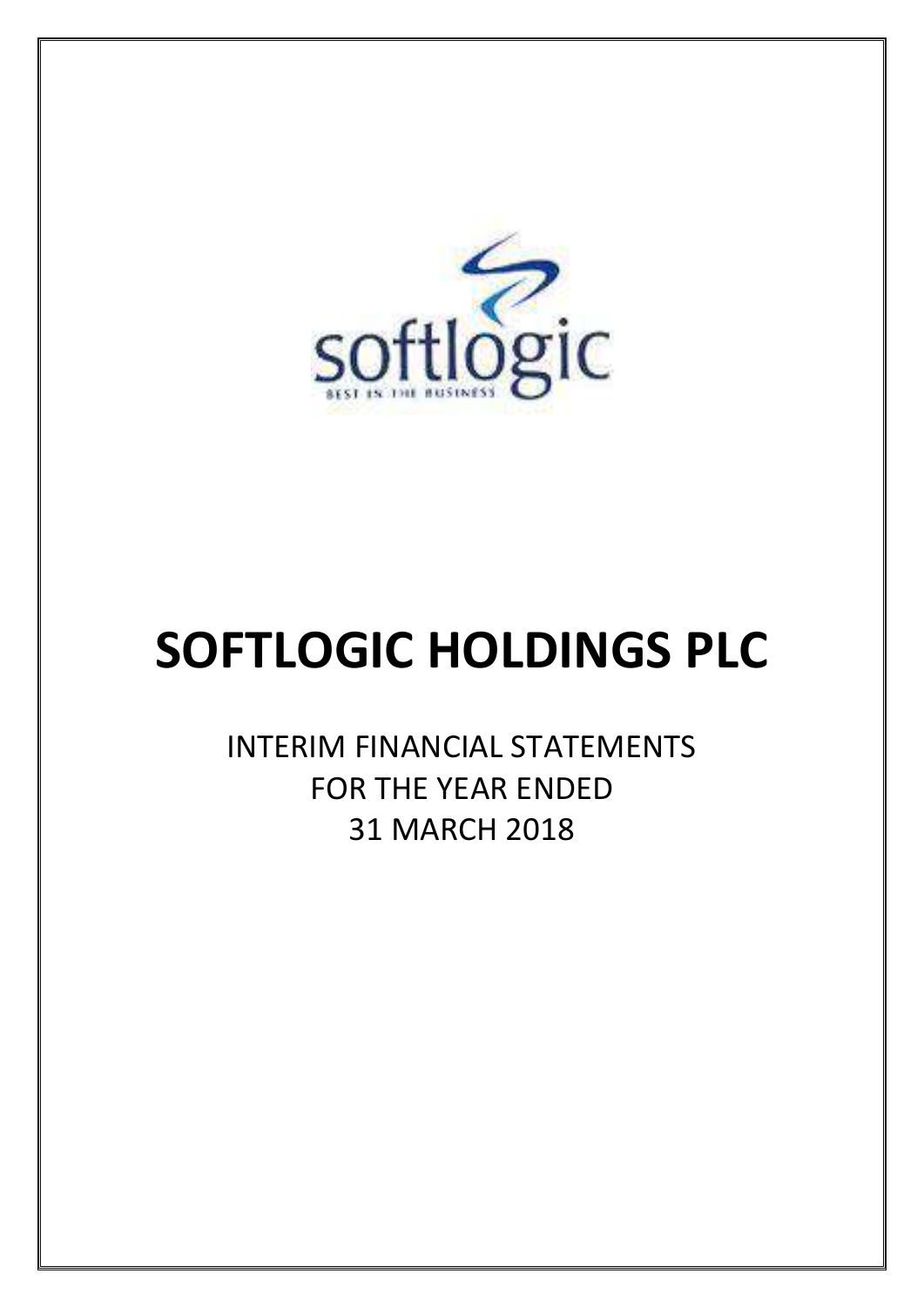## **CONSOLIDATED INCOME STATEMENT**

| In Rs.                                                          | <b>Un-audited</b><br>12 months to<br>31-03-2018 | <b>Restated</b><br>12 months to<br>31-03-2017 | Change<br>as a<br>% | <b>Unaudited</b><br>03 months to<br>31-03-2018 | <b>Unaudited</b><br>03 months to<br>31-03-2017 | Change<br>as a<br>% |
|-----------------------------------------------------------------|-------------------------------------------------|-----------------------------------------------|---------------------|------------------------------------------------|------------------------------------------------|---------------------|
| <b>Continuing operations</b>                                    |                                                 |                                               |                     |                                                |                                                |                     |
| Revenue                                                         | 66,018,915,135                                  | 58,859,240,581                                | 12.16               | 16,595,115,091                                 | 14,046,851,553                                 | 18.14               |
| Cost of sales                                                   | (42, 385, 174, 361)                             | (39, 377, 706, 757)                           | 7.64                | (10, 592, 586, 329)                            | (8,956,614,170)                                | 18.27               |
| Gross profit                                                    | 23,633,740,774                                  | 19,481,533,824                                | 21.31               | 6,002,528,762                                  | 5,090,237,383                                  | 17.92               |
| Other operating income                                          | 2,060,493,552                                   | 994,431,461                                   | 107.20              | 192,930,747                                    | 252,894,369                                    | (23.71)             |
| Distribution expenses                                           | (3, 114, 739, 030)                              | (3,039,151,173)                               | 2.49                | (607, 894, 936)                                | (775, 561, 635)                                | (21.62)             |
| Administrative expenses                                         | (13,960,788,874)                                | (12,322,681,362)                              | 13.29               | (4, 164, 328, 283)                             | (3,758,298,381)                                | 10.80               |
| <b>Results from operating activities</b>                        | 8,618,706,422                                   | 5,114,132,750                                 | 68.53               | 1,423,236,290                                  | 809,271,736                                    | 75.87               |
| Finance income                                                  | 1,103,804,824                                   | 897,391,473                                   | 23.00               | 224,336,648                                    | 321, 175, 416                                  | (30.15)             |
| Finance expenses                                                | (5,954,056,842)                                 | (4,809,538,225)                               | 23.80               | (1,582,823,319)                                | (1,492,624,530)                                | 6.04                |
| Net finance cost                                                | (4,850,252,018)                                 | (3,912,146,752)                               | 23.98               | (1,358,486,671)                                | (1, 171, 449, 114)                             | 15.97               |
| Change in fair value of investment property                     | 198,000,000                                     | 354,120,000                                   | (44.09)             | 198,000,000                                    | 354,120,000                                    | (44.09)             |
| Share of profit of equity accounted investees                   | 19,540,207                                      | 9,997,782                                     | 95.45               | 4,216,982                                      | (9,623,953)                                    | (143.82)            |
| Change in insurance contract liabilities                        | (1,374,027,509)                                 | (82, 439, 974)                                | 1,566.70            | (45, 612, 595)                                 | 13,048,765                                     | (449.55)            |
| Change in contract liability due to transfer of one-off surplus | 798,004,000                                     |                                               |                     | 798,004,000                                    |                                                |                     |
| Profit before tax                                               | 3,409,971,102                                   | 1,483,663,806                                 | 129.83              | 1,019,358,006                                  | (4,632,566)                                    | (22, 104.18)        |
| Tax expense                                                     | (847, 605, 857)                                 | (806,061,440)                                 | 5.15                | (375, 772, 109)                                | (313,891,025)                                  | 19.71               |
| Profit for the period from continuing operations                | 2,562,365,245                                   | 677,602,366                                   | 278.15              | 643,585,897                                    | (318, 523, 591)                                | (302.05)            |
| Profit for the period from discontinued operation               |                                                 | 145,317,367                                   | (100.00)            |                                                | 2,197                                          | (100.00)            |
| Profit for the period                                           | 2,562,365,245                                   | 822,919,733                                   | 211.37              | 643,585,897                                    | (318, 521, 394)                                | (302.05)            |
| Attributable to:                                                |                                                 |                                               |                     |                                                |                                                |                     |
| Equity holders of the parent                                    | 321,286,220                                     | 22,148,248                                    | 1,350.62            | 14,422,314                                     | (324, 918, 917)                                | (104.44)            |
| Non-controlling interest                                        | 2,241,079,025                                   | 800,771,485                                   | 179.86              | 629,163,583                                    | 6,397,523                                      | 9,734.49            |
|                                                                 | 2,562,365,245                                   | 822,919,733                                   | 211.37              | 643,585,897                                    | (318, 521, 394)                                | (302.05)            |
|                                                                 |                                                 |                                               |                     |                                                |                                                |                     |
| Earnings per share - Basic (Rs.)                                | 0.41                                            | 0.03                                          | 1,345.49            | 0.02                                           | (0.42)                                         | (104.42)            |
| Dividend per share - Rs.                                        | 0.65                                            | 0.50                                          | 30.00               |                                                |                                                |                     |

Note : Figures in brackets indicate deductions.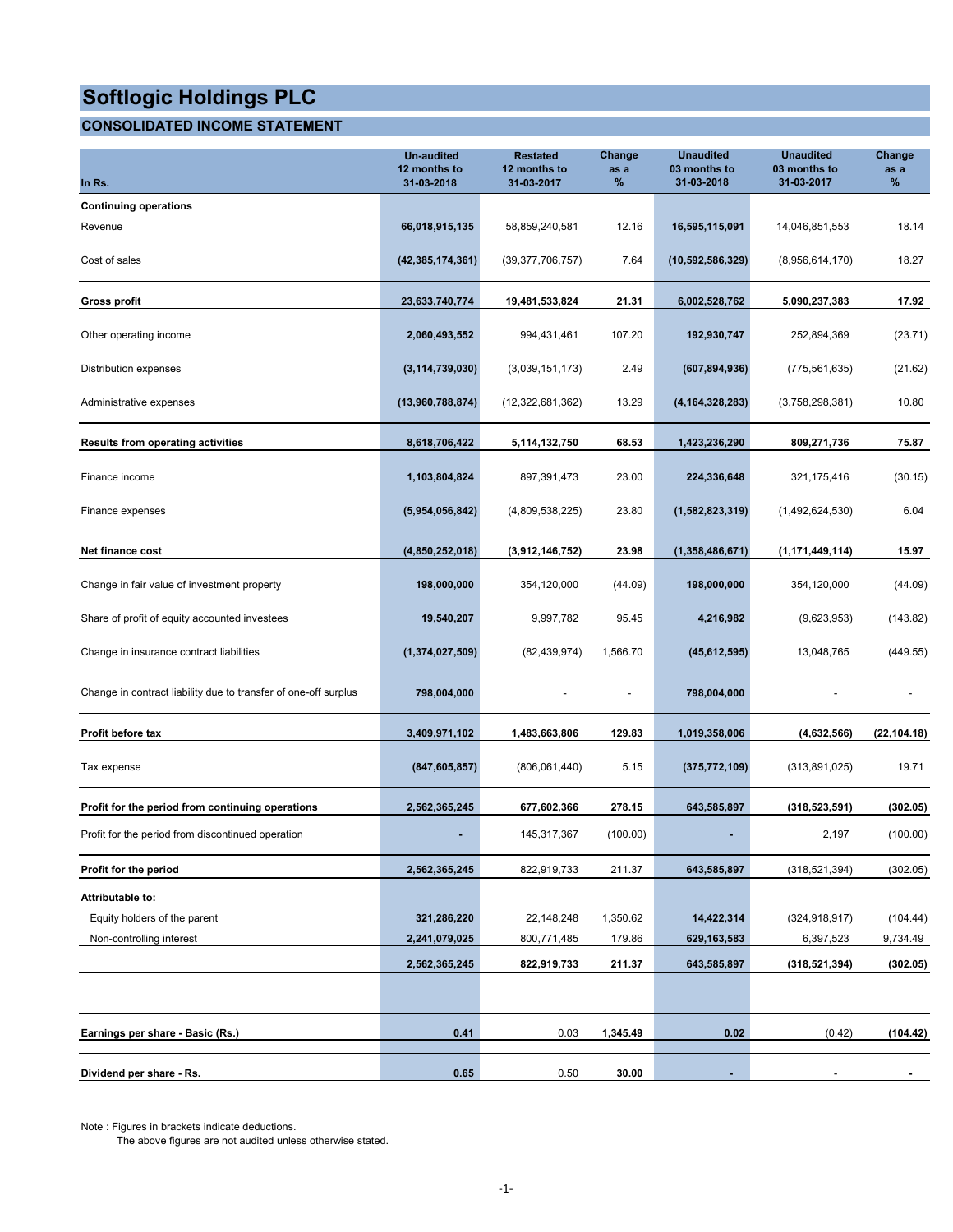## **CONSOLIDATED STATEMENT OF COMPREHENSIVE INCOME**

| In Rs.                                                                                                | <b>Un-audited</b><br>12 months to<br>31-03-2018 | <b>Restated</b><br>12 months to<br>31-03-2017 | Change<br>as a<br>% | <b>Unaudited</b><br>03 months to<br>31-03-2018 | <b>Unaudited</b><br>03 months to<br>31-03-2017 | Change<br>as a<br>% |
|-------------------------------------------------------------------------------------------------------|-------------------------------------------------|-----------------------------------------------|---------------------|------------------------------------------------|------------------------------------------------|---------------------|
|                                                                                                       |                                                 |                                               |                     |                                                |                                                |                     |
| Profit for the period<br>Other comprehensive income<br><b>Continuing operations</b>                   | 2,562,365,245                                   | 822,919,733                                   | 211.37              | 643,585,897                                    | (318, 521, 394)                                | (302.05)            |
| Other comprehensive income to be reclassified<br>to income statement in subsequent periods            |                                                 |                                               |                     |                                                |                                                |                     |
| Currency translation of foreign operations                                                            | (3,826,843)                                     | (4,948,205)                                   | (22.66)             | 393,989                                        | (6,277,661)                                    | (106.28)            |
| Net change in fair value on derivative financial instruments                                          | (34, 266, 424)                                  | (38,096,017)                                  | (10.05)             | (37, 336, 237)                                 | (10,043,546)                                   | 271.74              |
| Net (loss) / gain on available-for-sale financial assets                                              | 463,170,666                                     | (371, 744, 345)                               | 224.59              | (59,705,651)                                   | (178, 526, 546)                                | 66.56               |
| Available-for-sale financial assets reclassified to income<br>statement                               | 17,640,913                                      | (20, 364, 400)                                | 186.63              | 10,791,242                                     | (2,684,899)                                    | 501.92              |
| Net other comprehensive income to be reclassified to<br>income statement in subsequent periods        | 442,718,312                                     | (435,152,967)                                 | 201.74              | (85, 856, 657)                                 | (197, 532, 652)                                | 56.54               |
| Other comprehensive income not to<br>be<br>reclassified to income statement in subsequent<br>periods  |                                                 |                                               |                     |                                                |                                                |                     |
| Revaluation of land and buildings                                                                     | 2,554,505,858                                   | 1,322,816,775                                 | (93.11)             | 2,530,972,635                                  | 1,322,816,775                                  | (91.33)             |
| Re-measurement gain/ (loss) on employee benefit liabilities                                           | (74, 193, 910)                                  | (50,033,638)                                  | (48.29)             | (76, 644, 524)                                 | (36, 729, 313)                                 | (108.67)            |
| Share of other comprehensive income of equity accounted<br>investments (net of tax)                   | (79, 865)                                       | 289,308                                       | 127.61              | (79, 865)                                      | 289,308                                        | 127.61              |
| Tax on other comprehensive income not to be reclassified<br>to income statement in subsequent periods | (2,378,483,976)                                 | (38, 366, 048)                                | (6,099.45)          | (2,378,483,976)                                | (38, 366, 048)                                 | (6,099.45)          |
| Net other comprehensive income not to be reclassified to<br>income statement in subsequent periods    | 101,748,107                                     | 1,234,706,397                                 | (91.76)             | 75,764,270                                     | 1,248,010,722                                  | (93.93)             |
| Other comprehensive income from continuing<br>operations for the period, net of tax                   | 544,466,419                                     | 799,553,430                                   | (31.90)             | (10,092,387)                                   | 1,050,478,070                                  | (100.96)            |
| Other comprehensive income from discontinued operations<br>for the period, net of tax                 |                                                 | 72,882,792                                    | (100.00)            |                                                | 72.882.792                                     | (100.00)            |
| Total comprehensive income for the period, net of tax                                                 | 3,106,831,664                                   | 1,695,355,955                                 | 83.26               | 633,493,510                                    | 804,839,468                                    | (21.29)             |
|                                                                                                       |                                                 |                                               |                     |                                                |                                                |                     |
| Attributable to:                                                                                      |                                                 |                                               |                     |                                                |                                                |                     |
| Equity holders of the parent                                                                          | 563,240,666                                     | 685,967,020                                   | (17.89)             | 41,458,456                                     | 514,971,834                                    | 91.95               |
| Non-controlling interest                                                                              | 2,543,590,998                                   | 1,009,388,935                                 | 151.99              | 592,035,054                                    | 289,867,634                                    | 104.24              |
|                                                                                                       | 3,106,831,664                                   | 1,695,355,955                                 | 83.26               | 633,493,510                                    | 804,839,468                                    | (21.29)             |

Note : Figures in brackets indicate deductions.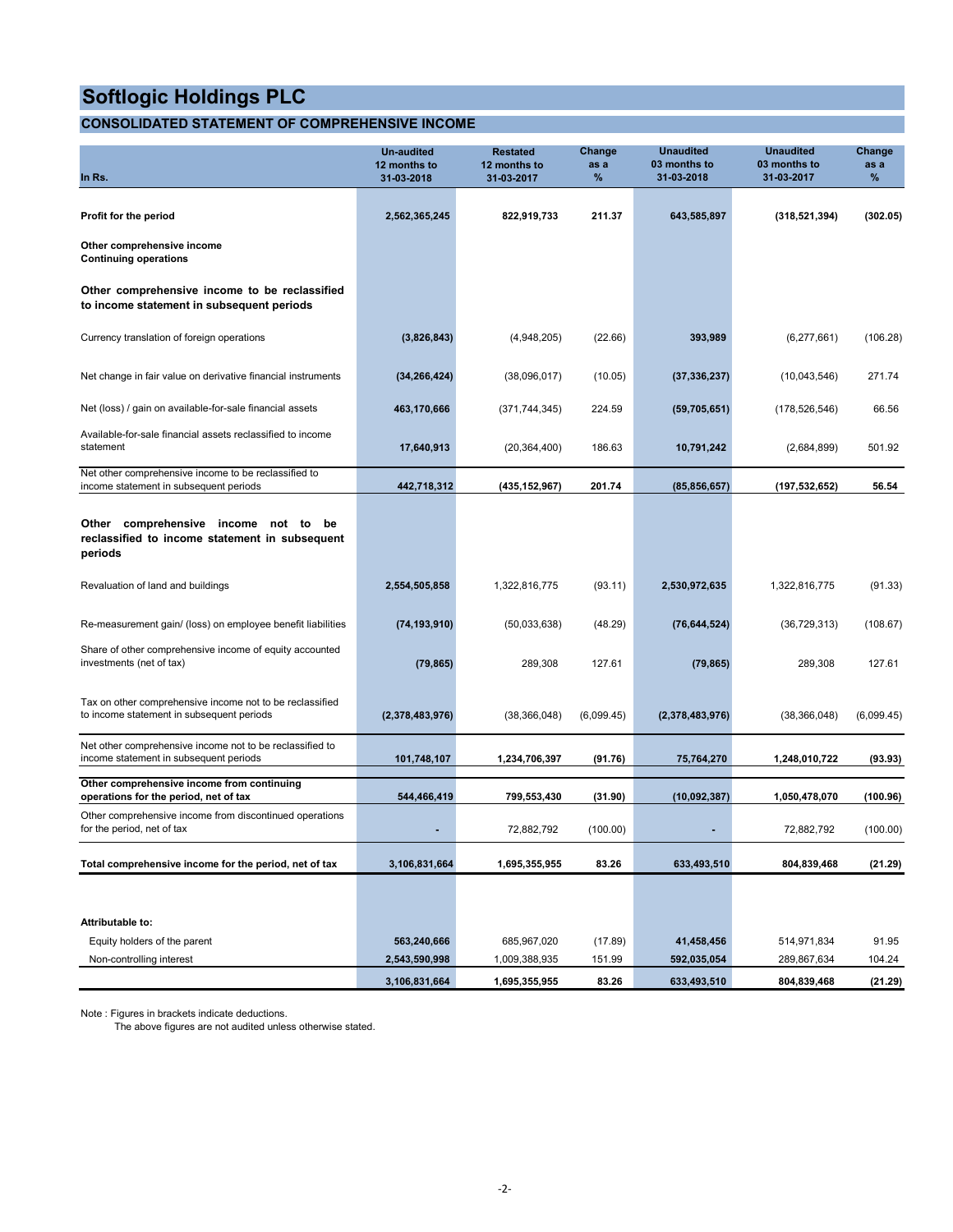## **CONSOLIDATED STATEMENT OF FINANCIAL POSITION**

|                                                     | <b>Un-audited</b> | <b>Restated</b> | <b>Restated</b> |
|-----------------------------------------------------|-------------------|-----------------|-----------------|
|                                                     | as at             | as at           | as at           |
| In Rs.                                              | 31-03-2018        | 31-03-2017      | 01-04-2016      |
| <b>ASSETS</b>                                       |                   |                 |                 |
| <b>Non-current assets</b>                           |                   |                 |                 |
| Property, plant and equipment                       | 41,942,385,059    | 36,350,857,044  | 30,760,141,516  |
| Lease rentals paid in advance                       | 805,600,706       | 852,722,039     | 853,758,972     |
| Investment property                                 | 1,238,300,000     | 1,037,000,000   | 682,880,000     |
| Intangible assets                                   | 8,607,427,824     | 8,569,237,398   | 8,701,078,597   |
| Investments in equity accounted investments         | 111,638,743       | 68,528,412      | 60,241,336      |
| Non-current financial assets                        | 10,517,045,055    | 10,129,306,863  | 11,385,372,887  |
| Rental receivable on lease assets and hire purchase | 1,044,972,612     | 359,972,088     | 481,364,790     |
| Other non-current assets                            | 324,008,135       | 236,545,947     | 385,626,456     |
| Deferred tax assets                                 | 682,400,692       | 508,967,693     | 245,373,503     |
|                                                     | 65,273,778,826    | 58,113,137,484  | 53,555,838,057  |
|                                                     |                   |                 |                 |
| <b>Current assets</b>                               |                   |                 |                 |
| Inventories                                         | 11,192,698,121    | 8,979,963,034   | 8,712,392,801   |
| Trade and other receivables                         | 9,968,650,279     | 8,343,935,325   | 8,138,646,003   |
| Loans and advances                                  | 13,098,641,324    | 14,665,989,811  | 10,802,560,550  |
| Rental receivable on lease assets and hire purchase | 525,260,090       | 589,344,587     | 955,776,864     |
| Amounts due from related parties                    | 806,976           | 333,424         | 807,734         |
| Other current assets                                | 5,183,098,679     | 3,535,294,136   | 3,519,866,875   |
| Short term investments                              | 7,120,608,462     | 3,796,255,673   | 4,508,634,254   |
| Cash in hand and at bank                            | 6,093,246,193     | 2,794,607,770   | 2,958,753,845   |
|                                                     | 53,183,010,124    | 42,705,723,760  | 39,597,438,926  |
| <b>Total assets</b>                                 | 118,456,788,950   | 100,818,861,244 | 93,153,276,983  |
| <b>EQUITY AND LIABILITIES</b>                       |                   |                 |                 |
| Equity attributable to equity holders of the parent |                   |                 |                 |
| Stated capital                                      | 8,195,382,715     | 5,089,000,000   | 5,089,000,000   |
| Revenue reserves                                    | (561, 631, 999)   | 14,413,526      | 471,343,957     |
| Other components of equity                          | 3,853,955,835     | 3,348,172,490   | 2,600,642,442   |
|                                                     | 11,487,706,551    | 8,451,586,016   | 8,160,986,399   |
| Non-controlling interests                           | 9,325,642,162     | 7,075,208,785   | 7,372,103,168   |
| <b>Total equity</b>                                 | 20,813,348,713    | 15,526,794,801  | 15,533,089,567  |
|                                                     |                   |                 |                 |
| <b>Non-current liabilities</b>                      |                   |                 |                 |
| Insurance contract liabilities                      | 7,192,590,570     | 6,616,558,062   | 6,534,118,177   |
| Interest bearing borrowings                         | 25,730,151,494    | 29,655,413,767  | 21,231,336,127  |
| Public deposits                                     | 3,237,633,259     | 1,986,055,112   | 1,521,942,995   |
| Deferred tax liabilities                            | 2,666,558,910     | 459,095,813     | 273,609,366     |
| Emplovee benefit liabilities                        | 1,013,589,229     | 801,930,111     | 688,105,084     |
| Other deferred liabilities                          | 127,635,449       | 153,158,615     | 1,609,638       |
| Other non-current financial liabilities             | 122,501,848       | 28,848,995      | 28,732,581      |
|                                                     | 40,090,660,759    | 39,701,060,475  | 30,279,453,968  |
|                                                     |                   |                 |                 |
| <b>Current liabilities</b>                          |                   |                 |                 |
| Trade and other payables                            | 7,170,869,039     | 6,953,744,115   | 7,851,450,260   |
| Amounts due to related parties                      | 7,565,946         | 17,565,485      | 47,339,959      |
| Income tax liabilities                              | 455,050,913       | 535,787,337     | 568,385,691     |
| Other current financial liabilities                 | 23,057,505,143    | 12,056,238,155  | 14,875,266,676  |
| Current portion of interest bearing borrowings      | 7,793,820,472     | 6,328,018,316   | 7,237,385,786   |
| Other current liabilities                           | 1,467,326,244     | 1,435,065,968   | 1,155,142,814   |
| Public deposits                                     | 13,063,837,739    | 14,049,442,438  | 12,469,899,392  |
| <b>Bank overdrafts</b>                              | 4,536,803,982     | 4,215,144,154   | 3,135,862,870   |
|                                                     | 57,552,779,478    | 45,591,005,968  | 47,340,733,448  |
| <b>Total equity and liabilities</b>                 | 118,456,788,950   | 100,818,861,244 | 93,153,276,983  |

Note : The above figures are not audited unless otherwise stated.

I certify that the financial statements comply with the requirements of the Companies Act No. 7 of 2007.

**-sgd-**

Group Chief Financial Officer

The Board of directors is responsible for the preparation and presentation of these financial statements.

| -sgd-    | -sgd-    |
|----------|----------|
| Chairman | Director |
|          |          |

31 May 2018 Colombo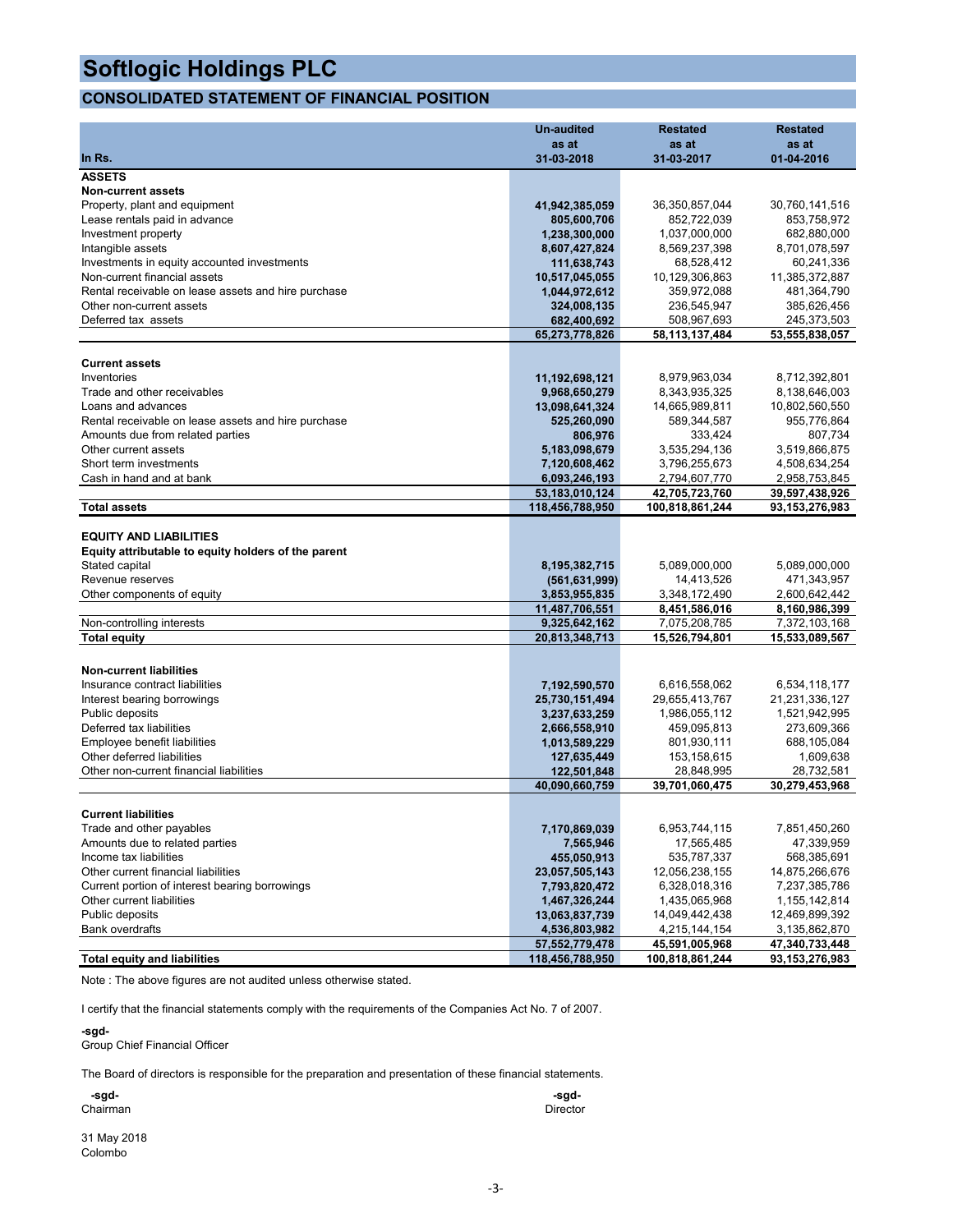## **CONSOLIDATED STATEMENT OF CHANGES IN EQUITY**

**GROUP**

|                                                                                   | Attributable to equity holders of parent |                           |                                            |                               |                                               |                                   |                                     |                   | Non-controlling                   | Total                     |                 |                    |                                  |
|-----------------------------------------------------------------------------------|------------------------------------------|---------------------------|--------------------------------------------|-------------------------------|-----------------------------------------------|-----------------------------------|-------------------------------------|-------------------|-----------------------------------|---------------------------|-----------------|--------------------|----------------------------------|
| In Rs.                                                                            | <b>Stated</b><br>capital                 | <b>Treasury</b><br>shares | <b>Restricted</b><br>regulatory<br>reserve | <b>Revaluation</b><br>reserve | Foreign<br>currency<br>translation<br>reserve | Available-for-<br>sale<br>reserve | <b>Statutory</b><br>reserve<br>fund | Other<br>reserves | <b>Cash flow hedge</b><br>reserve | <b>Revenue</b><br>reserve | <b>Total</b>    | interest           | equity                           |
| As at 01 April 2017 - restated                                                    | 5,089,000,000                            | (55, 921, 185)            |                                            | 4,628,655,031                 | (43, 262, 584)                                | (718, 502, 230)                   | 173,165,838                         | (491, 235, 138)   | (144, 727, 242)                   | 14,413,526                | 8,451,586,016   | 7,075,208,785      | 15,526,794,801                   |
| Profit for the period                                                             |                                          |                           |                                            |                               |                                               |                                   |                                     |                   |                                   | 321,286,220               | 321,286,220     | 2,241,079,025      | 2,562,365,245                    |
| Other comprehensive income                                                        |                                          |                           | $\overline{\phantom{a}}$                   | 146, 174, 324                 | (3,826,843)                                   | 187,615,484                       |                                     |                   | (34, 239, 198)                    | (53,769,321)              | 241,954,446     | 302,511,973        | 544,466,419                      |
| <b>Total Comprehensive income</b>                                                 |                                          |                           |                                            | 146, 174, 324                 | (3,826,843)                                   | 187,615,484                       |                                     | $\sim$            | (34, 239, 198)                    | 267,516,899               | 563,240,666     | 2,543,590,998      | 3,106,831,664                    |
| Transfer to reserve fund                                                          |                                          |                           |                                            |                               |                                               |                                   | 43,753,133                          |                   |                                   | (43, 753, 133)            |                 |                    |                                  |
| Transfer of one-off surplus                                                       |                                          |                           | 309,612,809                                |                               |                                               |                                   |                                     |                   |                                   | (309,612,809)             |                 |                    |                                  |
| Acquisitions and disposals of treasury shares                                     |                                          | 55,921,185                |                                            |                               |                                               |                                   |                                     |                   |                                   | 13,168,912                | 69,090,097      | 20,772,983         | 89,863,080                       |
| Changes in ownership interest in subsidiaries                                     |                                          |                           |                                            |                               |                                               |                                   |                                     | (199, 227, 549)   |                                   |                           | (199, 227, 549) | 301,716,274        | 102,488,725                      |
| Issue of shares                                                                   | 3,106,382,715                            |                           |                                            |                               |                                               |                                   |                                     |                   |                                   |                           | 3,106,382,715   |                    | 3,106,382,715                    |
| Dividend paid<br>Subsidiary dividend to non-controlling interest                  |                                          |                           |                                            |                               |                                               |                                   |                                     |                   |                                   | (503, 365, 394)           | (503, 365, 394) | (615, 646, 878)    | (503,365,394)<br>(615, 646, 878) |
| As at 31 March 2018                                                               | 8,195,382,715                            |                           | 309,612,809                                | 4,774,829,355                 | (47,089,427)                                  | (530, 886, 746)                   | 216,918,971                         | (690,462,687)     | (178,966,440)                     | (561,631,999)             | 11,487,706,551  | 9,325,642,162      | 20,813,348,713                   |
|                                                                                   |                                          |                           |                                            |                               |                                               |                                   |                                     |                   |                                   |                           |                 |                    |                                  |
| As at 01 April 2016                                                               | 5,089,000,000                            | (55, 921, 185)            |                                            | 3,754,705,394                 | (38, 314, 379)                                | (575, 351, 439)                   | 190,324,200                         | (502,065,112)     | (106, 709, 772)                   | 1,034,232,119             | 8,789,899,826   | 7,543,661,483      | 16,333,561,309                   |
| Prior year adjustment                                                             |                                          |                           |                                            |                               |                                               |                                   | (66,025,265)                        |                   |                                   | (562,888,162)             | (628,913,427    | (171, 558, 315)    | (800,471,742)                    |
| As at 01 April 2016 -restated                                                     | 5,089,000,000                            | (55, 921, 185)            |                                            | 3,754,705,394                 | (38, 314, 379)                                | (575, 351, 439)                   | 124,298,935                         | (502,065,112)     | (106, 709, 772)                   | 471,343,957               | 8,160,986,399   | 7,372,103,168      | 15,533,089,567                   |
| Profit for the period                                                             |                                          |                           |                                            |                               |                                               |                                   |                                     |                   |                                   | 22, 148, 248              | 22,148,248      | 800,771,485        | 822,919,733                      |
| Other Comprehensive income<br>Other comprehensive income from discontinued        |                                          |                           |                                            | 875,605,988                   | (4,948,205)                                   | (175, 214, 080)                   |                                     |                   | (38,017,470)                      | (25,670,750)              | 631,755,483     | 167,797,947        | 799,553,430                      |
| operations                                                                        |                                          |                           |                                            |                               |                                               | 32,063,289                        | $\overline{\phantom{a}}$            |                   |                                   |                           | 32,063,289      | 40,819,503         | 72,882,792                       |
| <b>Total Comprehensive income</b>                                                 |                                          |                           |                                            | 875,605,988                   | (4,948,205)                                   | (143, 150, 791)                   |                                     |                   | (38,017,470)                      | (3,522,502)               | 685,967,020     | 1,009,388,935      | 1,695,355,955                    |
| Transfer to reserve fund                                                          |                                          |                           |                                            |                               |                                               |                                   | 48,866,903                          |                   |                                   | (48, 866, 903)            |                 |                    |                                  |
| Direct cost on issue of shares<br>Deferred tax reversal on depreciation impact of |                                          |                           |                                            |                               |                                               |                                   |                                     |                   |                                   | (18,993,226)              | (18,993,226)    | (21, 724, 921)     | (40,718,147)                     |
| revaluation                                                                       |                                          |                           |                                            | (1,656,351)                   |                                               |                                   |                                     |                   |                                   | 1,656,351                 |                 |                    |                                  |
| Acquisitions, disposals and changes in non-controlling<br>interest                |                                          |                           |                                            |                               |                                               |                                   |                                     | 10,829,974        |                                   |                           | 10,829,974      | (258, 970, 840)    | (248, 140, 866)                  |
| Disposal of subsidiary                                                            |                                          |                           |                                            |                               |                                               |                                   |                                     |                   |                                   |                           |                 | 212,736,126        | 212,736,126                      |
| Dividend paid                                                                     |                                          |                           |                                            |                               |                                               |                                   |                                     |                   |                                   | (387, 204, 151)           | (387, 204, 151) |                    | (387, 204, 151)                  |
| Subsidiary dividend to non-controlling interest                                   |                                          |                           |                                            |                               |                                               |                                   |                                     |                   |                                   |                           |                 | (1, 238, 323, 683) | (1, 238, 323, 683)               |
| As at 31 March 2017 - restated                                                    | 5,089,000,000                            | (55, 921, 185)            |                                            | 4.628.655.031                 | (43, 262, 584)                                | (718, 502, 230)                   | 173,165,838                         | (491, 235, 138)   | (144,727,242)                     | 14,413,526                | 8.451.586.016   | 7.075.208.785      | 15,526,794,801                   |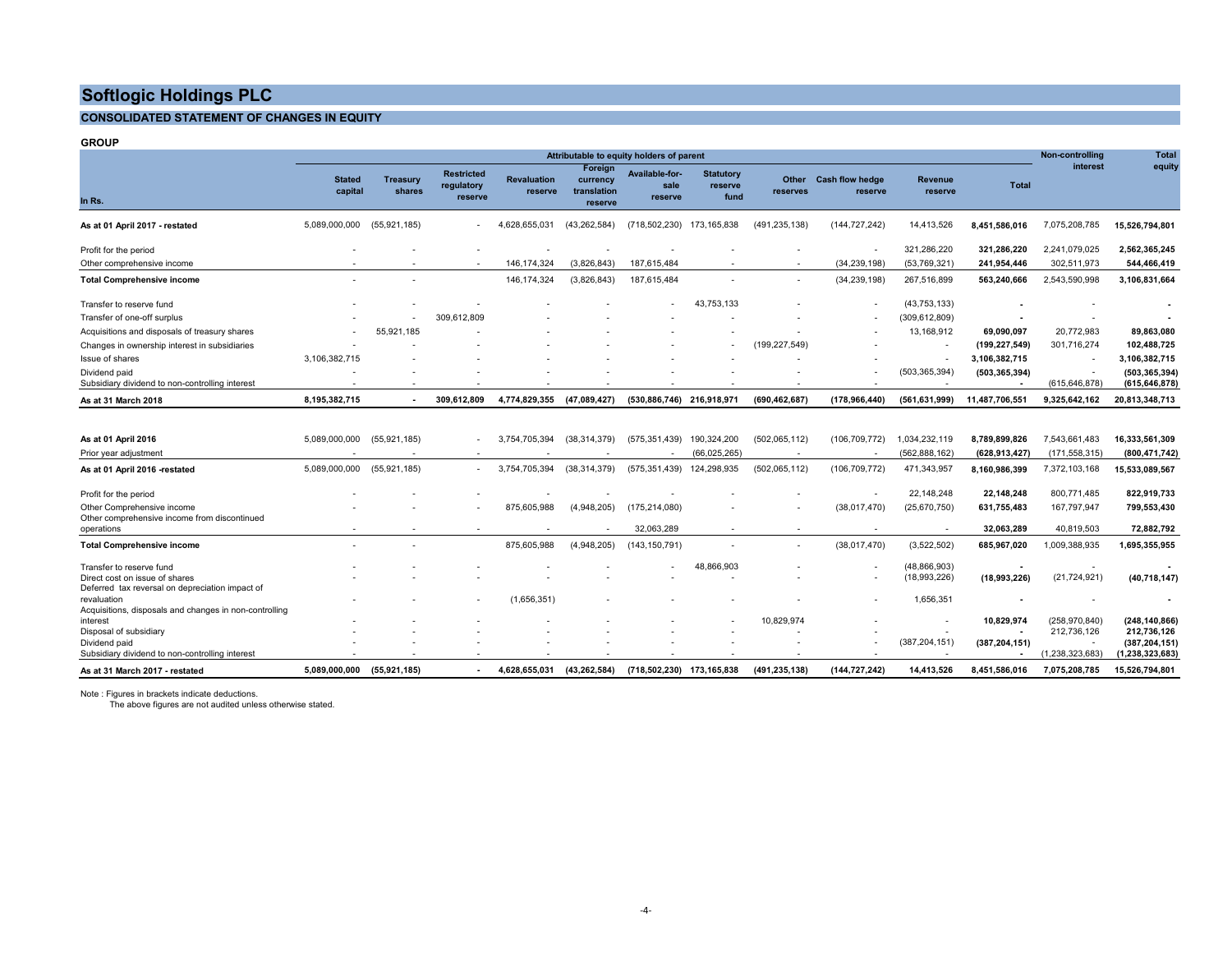## **CONSOLIDATED CASH FLOW STATEMENT**

|                                                                                                                        | <b>Un-audited</b>                   | <b>Restated</b>                  |
|------------------------------------------------------------------------------------------------------------------------|-------------------------------------|----------------------------------|
|                                                                                                                        | 12 months to                        | 12 months to                     |
| In Rs.                                                                                                                 | 31-03-2018                          | 31-03-2017                       |
| <b>CASH FLOWS FROM OPERATING ACTIVITIES</b>                                                                            |                                     |                                  |
| Profit before tax from continuing operations                                                                           | 3,409,971,102                       | 1,483,663,806                    |
| Loss before tax from discontinued operation                                                                            |                                     | (109, 594, 288)                  |
|                                                                                                                        | 3,409,971,102                       | 1,374,069,518                    |
| <b>Adjustments for:</b><br>Finance income                                                                              |                                     | (897, 391, 473)                  |
| Finance cost                                                                                                           | (1, 103, 804, 509)<br>5,954,056,842 | 4,809,538,225                    |
| Change in fair value of investment property                                                                            | (198,000,000)                       | (354, 120, 000)                  |
| Share of results of equity accounted investees                                                                         | (19, 540, 207)                      | (9,997,782)                      |
| Gratuity provision and related cost                                                                                    | 207,225,142                         | 170,672,527                      |
| Provisions for/ write-off of impaired receivables                                                                      | 242,629,802                         | 343,541,577                      |
| Provision for write-off of inventories                                                                                 | 113,739,828                         | 293,705,033                      |
| Provisions for/ write-off of loans and advances<br>Provisions for/ write-off of investments in lease and hire purchase | 2,542,970<br>3,548,928              | 295,501,773<br>119,817,749       |
| Depreciation of property, plant and equipment                                                                          | 2,275,312,330                       | 1,711,637,099                    |
| Profit on sale of property, plant and equipment                                                                        | (30, 968, 110)                      | (19, 155, 280)                   |
| Profit on sale of investments                                                                                          | (473, 320, 574)                     | (40,016,280)                     |
| Unrealised (profit)/ loss on foreign exchange                                                                          | (19, 271, 304)                      | 25,237,048                       |
| Amortisation/ impairment of intangible assets                                                                          | 361,012,295                         | 348,649,812                      |
| Amortisation of prepaid lease rentals                                                                                  | 1,116,193                           | 1,036,933                        |
| Increase/ (decrease) in deferred income<br>Impairment & derecognition of property, plant & equipment                   | (7, 482, 729)                       | 210,857,225                      |
| Profit before working capital changes                                                                                  | 17,554,545<br>10,736,322,544        | 17,441,797<br>8,401,025,501      |
|                                                                                                                        |                                     |                                  |
| (Increase) / decrease in inventories                                                                                   | (2,202,819,651)                     | (558, 242, 986)                  |
| (Increase) / decrease in trade and other receivables                                                                   | (1,873,663,838)                     | (1,047,862,418)                  |
| (Increase) / decrease in loans and advances                                                                            | 1,240,219,457                       | (2,847,952,290)                  |
| (Increase) / decrease in investments in lease and hire purchase                                                        | (745, 840, 967)                     | 368,007,230                      |
| (Increase) / decrease in other current assets<br>(Increase) / decrease in amounts due from related parties             | (1,660,466,702)<br>(473, 552)       | 137,717,128<br>474,310           |
| Increase / (decrease) in trade and other payables                                                                      | 217,124,924                         | 482,958,568                      |
| Increase / (decrease) in amounts due to related parties                                                                | (9,999,539)                         | (29, 774, 474)                   |
| Increase / (decrease) in other current liabilities                                                                     | (2, 147, 755)                       | 416,807,717                      |
| Increase / (decrease) in public deposits                                                                               | 265,973,761                         | 2,043,655,163                    |
| Increase / (decrease) in insurance contract liabilities                                                                | 576,032,508                         | 82,439,974                       |
| Cash generated from operations                                                                                         | 6,540,261,190                       | 7,449,253,423                    |
|                                                                                                                        |                                     |                                  |
| Finance income received<br>Finance expenses paid                                                                       | 947,842,992<br>(5,962,182,607)      | 809,710,656<br>(4,752,244,036)   |
| Dividend received                                                                                                      | 3,015,010                           | 1,800,014                        |
| Tax paid                                                                                                               | (1,222,241,260)                     | (1,088,653,474)                  |
| Gratuity paid                                                                                                          | (87,900,798)                        | (88, 753, 665)                   |
| Net cash flow from operating activities                                                                                | 218,794,527                         | 2,331,112,918                    |
|                                                                                                                        |                                     |                                  |
| CASH FLOWS FROM /(USED IN) INVESTING ACTIVITIES                                                                        |                                     |                                  |
| Purchase and construction of property, plant and equipment<br>Addition to investment property                          | (5, 127, 373, 610)<br>(3,300,000)   | (6,010,132,128)                  |
| Addition to intangible assets                                                                                          | (256, 522, 766)                     | (221, 672, 346)                  |
| (Increase)/ decrease in other non-current assets                                                                       | (87, 462, 188)                      | 564,222                          |
| (Purchase) / disposal of short term investments (net)                                                                  | (1, 199, 733, 745)                  | (1,601,965,821)                  |
| Dividends received                                                                                                     | 126,723,223                         | 99,942,789                       |
| (Purchase) / disposal of non-current financial assets                                                                  | 816,395,190                         | (387, 387, 490)                  |
| Acquisition of subsidiaries<br>(A)<br>Disposal of business, net of cash disposed                                       | (214, 083, 166)                     |                                  |
| Proceeds from disposal of controlling interest                                                                         | 582,336,050                         | 1,313,733,268                    |
| Proceeds from sale of property, plant and equipment                                                                    | 106,809,056                         | 154,864,022                      |
| Net cash flow used in investing activities                                                                             | (5, 256, 211, 956)                  | (6,652,053,484)                  |
|                                                                                                                        |                                     |                                  |
| CASH FLOWS FROM / (USED IN) FINANCING ACTIVITIES                                                                       |                                     |                                  |
| Proceeds from issue of equity shares<br>Dividend paid to non-controlling interest                                      | 3,106,382,715<br>(615, 646, 878)    | (959, 115, 494)                  |
| Proceeds from long term borrowings                                                                                     | 4,828,177,145                       | 15,661,103,460                   |
| (Increase) / decrease of controlling interest                                                                          | (512, 891, 440)                     | (247, 887, 644)                  |
| (Increase) / decrease in other non-current financial liabilities                                                       | 84,329,453                          | 116,414                          |
| Repayment of long term borrowings                                                                                      | (7,023,444,577)                     | (8,551,815,195)                  |
| Proceeds from / (repayment of) other current financial liabilities (net)                                               | 10,746,305,305                      | (2,819,028,521)                  |
| Direct cost on issue of shares/ share repurchase                                                                       |                                     | (40, 718, 147)                   |
| Dividend paid to equity holders of parent<br>Net cash flow from financing activities                                   | (503, 365, 394)<br>10,109,846,329   | (387, 204, 151)<br>2,655,450,722 |
|                                                                                                                        |                                     |                                  |
| NET INCREASE / (DECREASE) IN CASH AND CASH EQUIVALENTS                                                                 | 5,072,428,900                       | (1,665,489,844)                  |
| CASH AND CASH EQUIVALENTS AT THE BEGINNING                                                                             | 866,427,549                         | 2,531,997,653                    |
| Effect of exchange rate changes                                                                                        | (69, 554)                           | (80, 260)                        |
| <b>CASH AND CASH EQUIVALENTS AT THE END</b>                                                                            | 5,938,786,895                       | 866,427,549                      |
| ANALYSIS OF CASH AND CASH EQUIVALENTS                                                                                  |                                     |                                  |
| <b>Favourable balances</b>                                                                                             |                                     |                                  |
| Cash in hand and at Bank                                                                                               | 6,093,246,193                       | 2,794,607,770                    |
| Short term investments                                                                                                 | 4,382,344,684                       | 2,286,963,933                    |
| Unfavourable balances                                                                                                  |                                     |                                  |
| Bank overdrafts                                                                                                        | (4,536,803,982)                     | (4,215,144,154)                  |
| Cash and cash equivalents                                                                                              | 5,938,786,895                       | 866,427,549                      |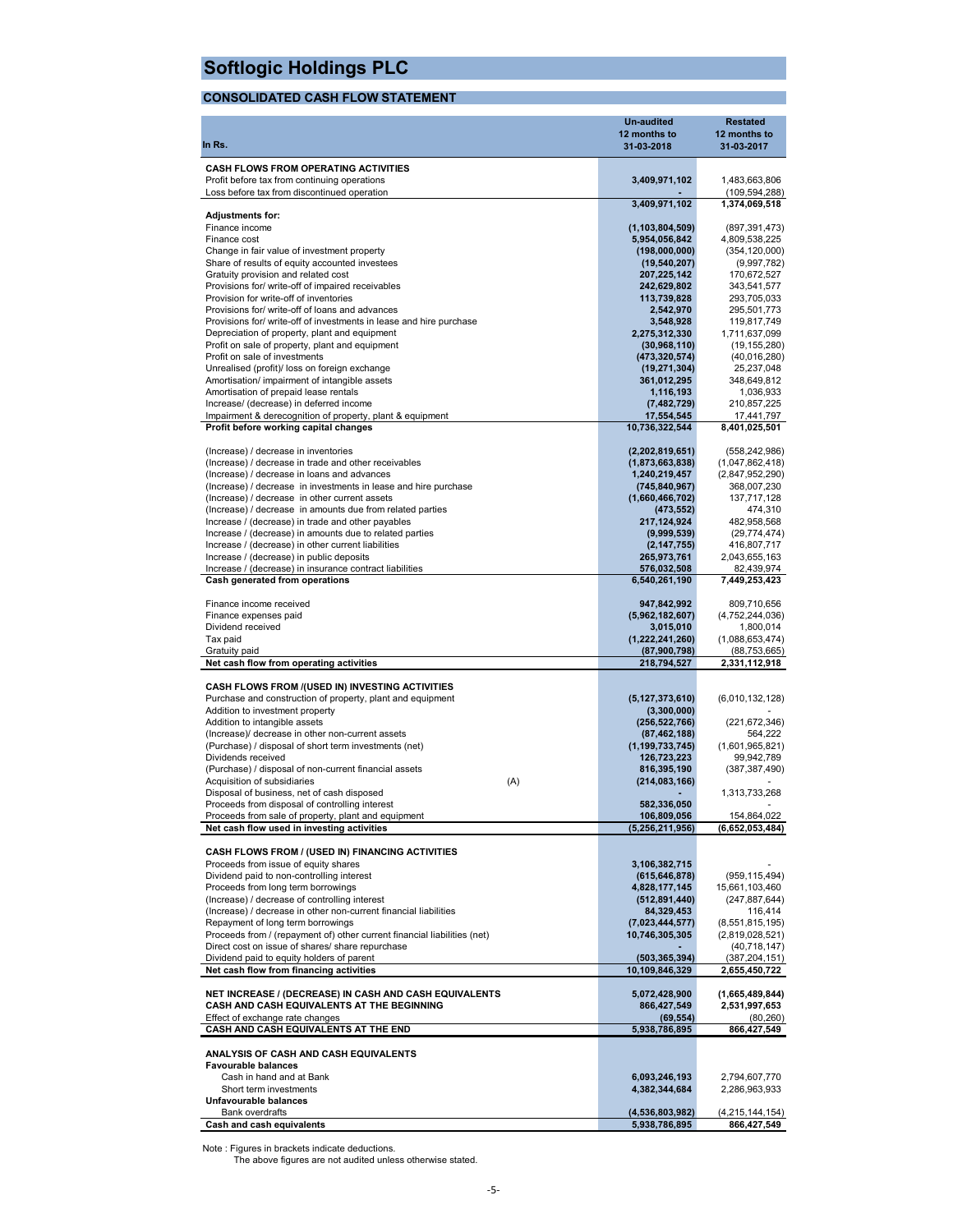## **CONSOLIDATED CASH FLOW STATEMENT**

## **(A) Acquisition of subsidiaries**

In July 2017, Softlogic Retail (Pvt) Ltd, a subsidiary of Softlogic Holdings PLC acquired 67% ordinary shares of Suzuki Motors Lanka Ltd at a price of Rs. 43.40 per share.

The acquisition had the following effect on the Group's assets and liabilities.

| In Rs.                                          | <b>Unaudited</b><br>12 months to<br>31-03-2018 |
|-------------------------------------------------|------------------------------------------------|
| Property, plant & equipment                     | 106,629,052                                    |
| Lease rentals paid in advance                   | 3,883,702                                      |
| Non-current financial assets                    | 27,655,432                                     |
| Inventories                                     | 123,655,264                                    |
| Trade and other receivables                     | 89,481,942                                     |
| Other financial assets                          | 30,551,239                                     |
| Cash in hand and at bank                        | 19,479,904                                     |
|                                                 |                                                |
| Retirement benefit liability                    | (5,803,262)                                    |
| Other non-current financial liabilities         | (9,313,400)                                    |
| Interest bearing borrowings                     | (10, 974, 666)                                 |
| Other current financial liabilities             | (254, 265, 268)                                |
| Other current liabilities                       | (17, 760, 667)                                 |
| <b>Bank overdrafts</b>                          | (68, 562, 370)                                 |
| Net identifiable assets                         | 34,656,902                                     |
| Non controlling interest holding                | 18,267                                         |
| Goodwill recognised on acquisition              | 141,931,676                                    |
|                                                 | 176,606,845                                    |
| Investment by Non controlling interest          | (11,606,145)                                   |
|                                                 | 165,000,700                                    |
|                                                 |                                                |
| Total purchase price paid<br>Cash consideration | 165,000,700                                    |
| Cash at bank and in hand acquired               | 49,082,466                                     |
|                                                 | 214.083.166                                    |

The assets and liabilities as at the acquisition date are stated at their provisional fair values and may be amended.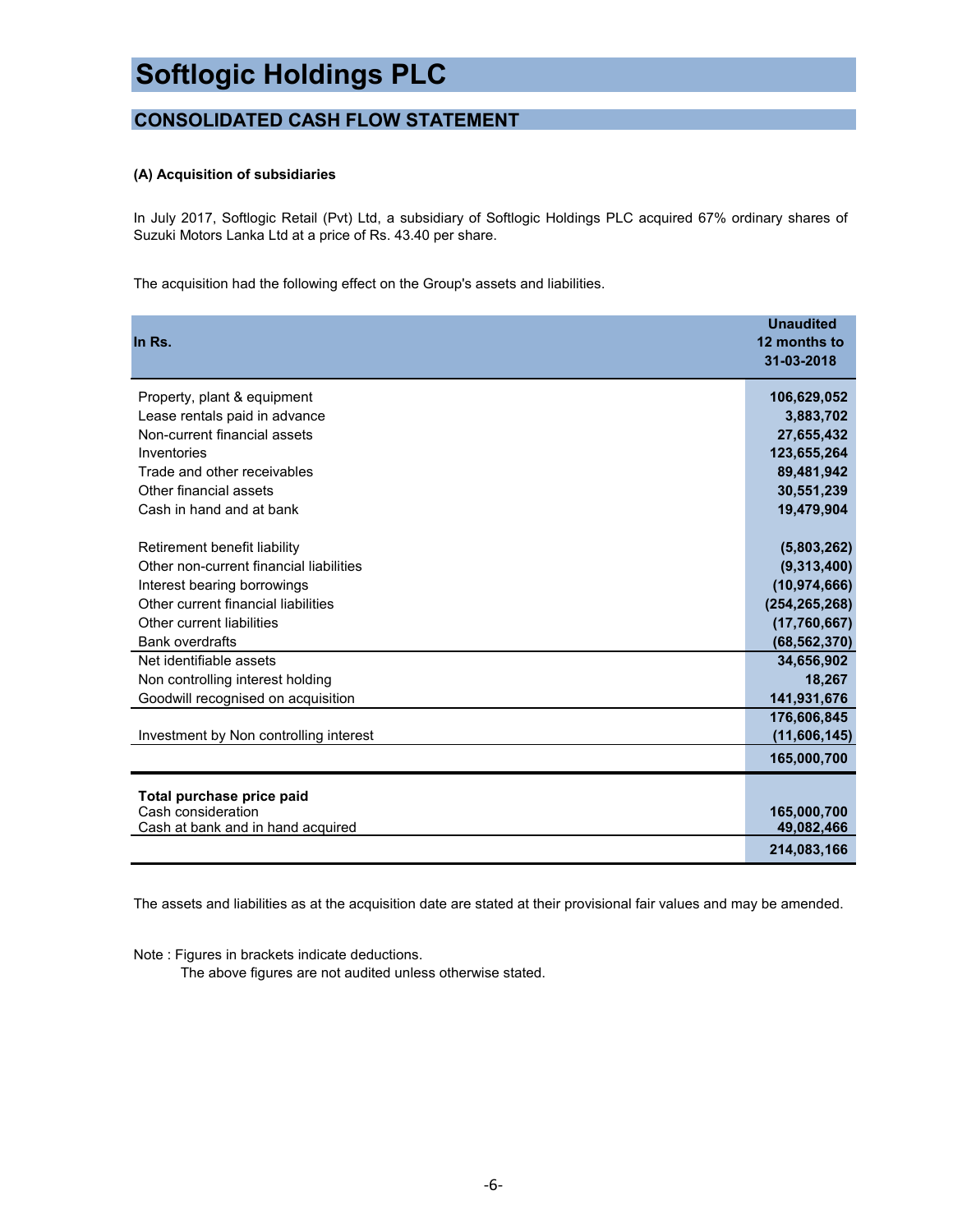## **COMPANY INCOME STATEMENT**

| In Rs.                                      | <b>Un-audited</b><br>12 months to<br>31-03-2018 | <b>Audited</b><br>12 months to<br>31-03-2017 | Change<br>as a<br>$\%$ | <b>Unaudited</b><br>03 months to<br>31-03-2018 | <b>Unaudited</b><br>03 months to<br>31-03-2017 | Change<br>as a<br>$\%$ |
|---------------------------------------------|-------------------------------------------------|----------------------------------------------|------------------------|------------------------------------------------|------------------------------------------------|------------------------|
| Revenue                                     | 649,823,110                                     | 628,427,166                                  | 3.40                   | 161,096,667                                    | 158,743,735                                    | 1.48                   |
| Cost of sales                               | (216, 632, 636)                                 | (200, 180, 876)                              | 8.22                   | (57,033,399)                                   | (51, 615, 655)                                 | 10.50                  |
| <b>Gross profit</b>                         | 433,190,474                                     | 428,246,290                                  | 1.15                   | 104,063,268                                    | 107,128,080                                    | (2.86)                 |
| Dividend income                             | 893,012,929                                     | 1,343,212,899                                | (33.52)                | 697,947,464                                    | 968,669,512                                    | (27.95)                |
| Other operating income                      | 4,634,942,408                                   | 1,137,299,866                                | 307.54                 | 4,599,291,922                                  | 25,840,157                                     | 17,699.01              |
| Administrative expenses                     | (523, 052, 854)                                 | (898, 733, 172)                              | (41.80)                | (199, 589, 474)                                | (476,906,823)                                  | (58.15)                |
| <b>Results from operating activities</b>    | 5,438,092,957                                   | 2,010,025,883                                | 170.55                 | 5,201,713,180                                  | 624,730,926                                    | 732.63                 |
| Finance income                              | 1,122,857,111                                   | 1,045,636,385                                | 7.39                   | 329,542,820                                    | 339,087,137                                    | (2.81)                 |
| Finance expenses                            | (2,695,997,788)                                 | (2,039,862,417)                              | 32.17                  | (752, 309, 468)                                | (566, 853, 912)                                | 32.72                  |
| Net finance cost                            | (1,573,140,677)                                 | (994, 226, 032)                              | 58.23                  | (422, 766, 648)                                | (227, 766, 775)                                | 85.61                  |
| Change in fair value of investment property | 92,475,000                                      | 62,176,317                                   |                        | 92,475,000                                     | 62,176,317                                     |                        |
| Profit/ (loss) before tax                   | 3,957,427,280                                   | 1,077,976,168                                | 267.12                 | 4,871,421,532                                  | 459,140,468                                    | 960.99                 |
| Tax expense                                 | (258, 756, 941)                                 | (52, 560, 266)                               | 392.31                 | (154, 523, 483)                                | (5,060,266)                                    | 2,953.66               |
| Profit/ (loss) for the period               | 3,698,670,339                                   | 1,025,415,902                                | 260.70                 | 4,716,898,049                                  | 454,080,202                                    | 938.78                 |

Note : Figures in brackets indicate deductions.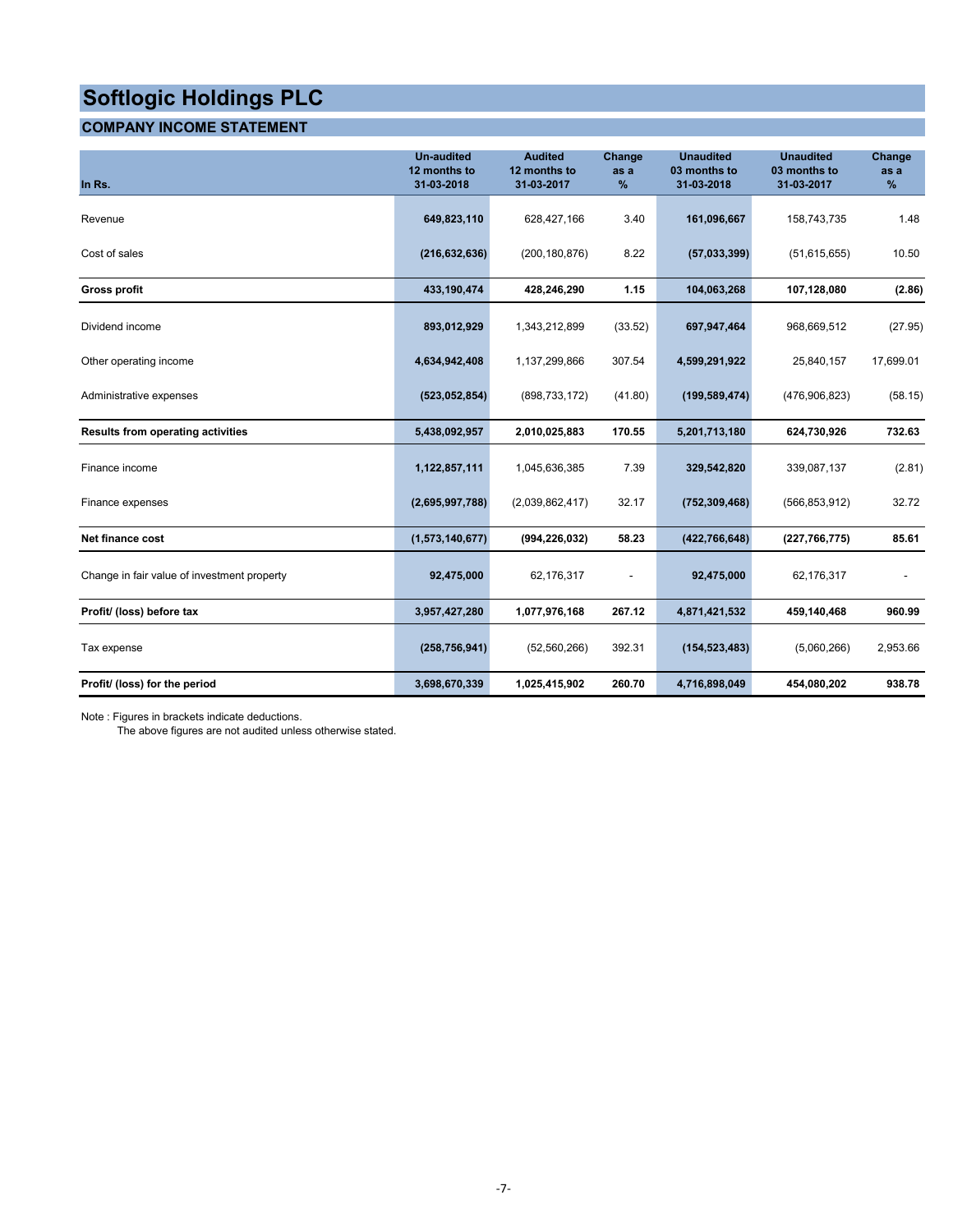## **STATEMENT OF COMPREHENSIVE INCOME**

| In Rs.                                                                                                           | <b>Un-audited</b><br>12 months to<br>31-03-2018 | <b>Audited</b><br>12 months to<br>31-03-2017 | Change<br>as a<br>% | <b>Unaudited</b><br>03 months to<br>31-03-2018 | <b>Unaudited</b><br>03 months to<br>31-03-2017 | Change<br>as a<br>$\%$ |
|------------------------------------------------------------------------------------------------------------------|-------------------------------------------------|----------------------------------------------|---------------------|------------------------------------------------|------------------------------------------------|------------------------|
| Profit/ (loss) for the period                                                                                    | 3,698,670,339                                   | 1,025,415,902                                | 260.70              | 4,716,898,049                                  | 454,080,202                                    | 938.78                 |
| Other comprehensive income                                                                                       |                                                 |                                              |                     |                                                |                                                |                        |
| Other<br>comprehensive<br>income<br>be<br>not<br>to<br>reclassified to income statement in subsequent<br>periods |                                                 |                                              |                     |                                                |                                                |                        |
| Actuarial gains/ (loss) on retirement benefits                                                                   | (10, 218, 876)                                  | (1,337,860)                                  | 663.82              | (10, 218, 876)                                 | (1,337,860)                                    | 663.82                 |
| Net other comprehensive income not to be reclassified to<br>income statement in subsequent periods               | (10, 218, 876)                                  | (1,337,860)                                  | 663.82              | (10, 218, 876)                                 | (1,337,860)                                    | 663.82                 |
| Tax on other comprehensive income                                                                                | 2,861,285                                       | 374,600                                      | 663.82              | 2,861,285                                      | 374,600                                        | 663.82                 |
| Other comprehensive income for the period, net of tax                                                            | (7, 357, 591)                                   | (963, 260)                                   | 663.82              | (7, 357, 591)                                  | (963, 260)                                     | 663.82                 |
| Total comprehensive income for the period, net of tax                                                            | 3,691,312,748                                   | 1,024,452,642                                | 260.32              | 4,709,540,458                                  | 453,116,942                                    | 939.37                 |

Note : Figures in brackets indicate deductions.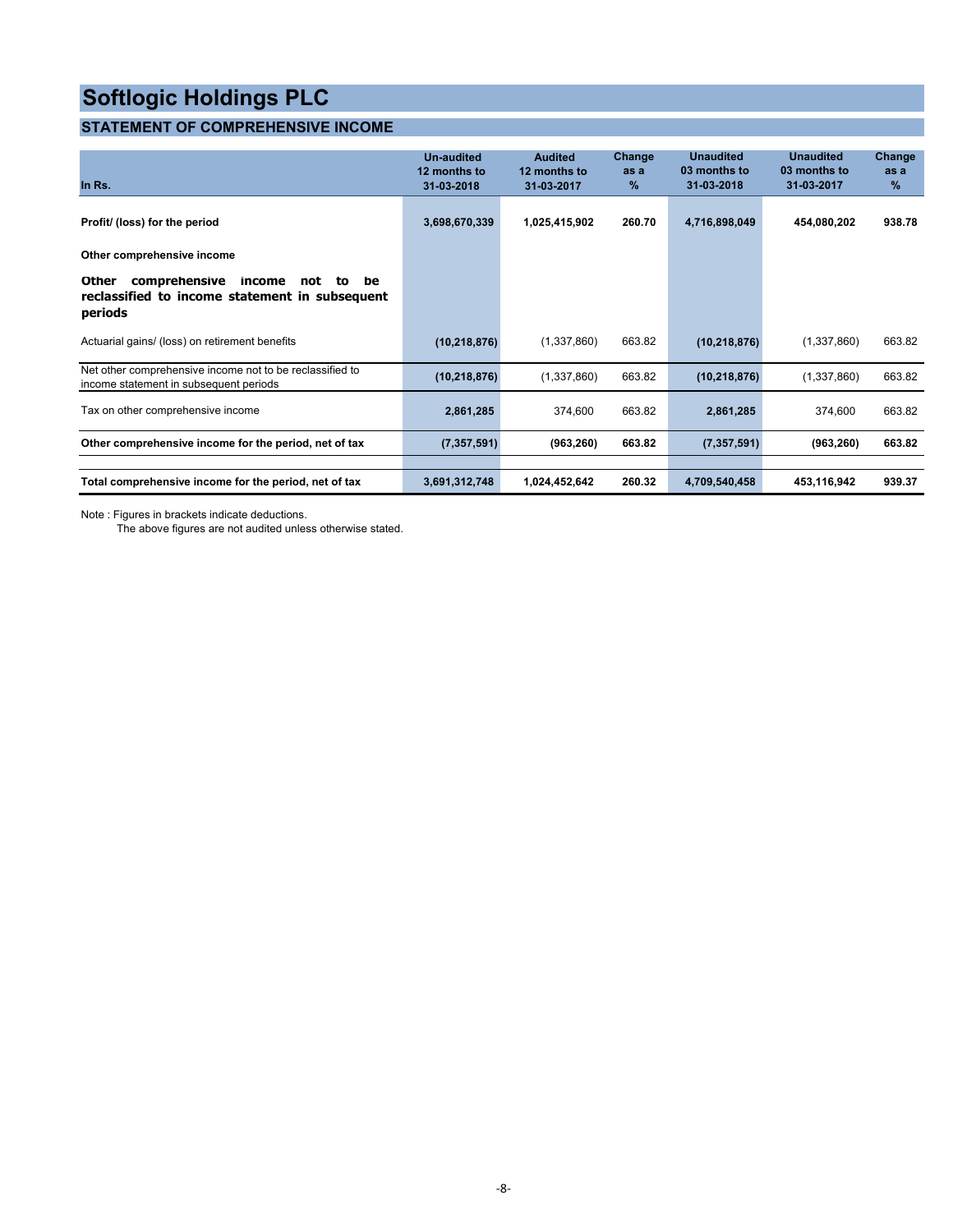## **COMPANY STATEMENT OF FINANCIAL POSITION**

|                                                     | <b>Unaudited</b> | <b>Audited</b> |
|-----------------------------------------------------|------------------|----------------|
|                                                     | as at            | as at          |
| In Rs.                                              | 31-03-2018       | 31-03-2017     |
| <b>ASSETS</b>                                       |                  |                |
| <b>Non-current assets</b>                           |                  |                |
| Property, plant and equipment                       | 208,458,881      | 201,286,750    |
| Investment property                                 | 704,000,000      | 609,385,000    |
| Intangible assets                                   | 592,556          | 1,040,254      |
| Investments in subsidiaries                         | 19,825,012,446   | 13,598,298,652 |
| Investments in associates                           | 11,000,000       | 11,000,000     |
| Other non current financial assets                  | 828,355,547      | 1,490,000,000  |
|                                                     | 21,577,419,430   | 15,911,010,656 |
|                                                     |                  |                |
| <b>Current assets</b>                               |                  |                |
| Trade and other receivables                         | 362,929,994      | 453,324,075    |
| Amounts due from related parties                    | 8,620,067,527    | 5,675,892,404  |
| Other current assets                                | 16,709,570       | 16,829,848     |
| Short term investments                              | 1,719,676,025    | 1,665,030,219  |
| Cash in hand and at bank                            | 2,916,159,672    | 92,204,224     |
|                                                     | 13,635,542,788   | 7,903,280,770  |
| <b>Total assets</b>                                 | 35,212,962,218   | 23,814,291,426 |
|                                                     |                  |                |
| <b>EQUITY AND LIABILITIES</b>                       |                  |                |
| Equity attributable to equity holders of the parent |                  |                |
| Stated capital                                      | 8,195,382,715    | 5,089,000,000  |
| Revenue reserves                                    | 5,193,137,762    | 2,008,175,014  |
| <b>Total equity</b>                                 | 13,388,520,477   | 7,097,175,014  |
|                                                     |                  |                |
| <b>Non-current liabilities</b>                      |                  |                |
| Interest bearing borrowings                         | 7,453,906,513    | 8,509,979,172  |
| Deferred tax liabilities                            | 157,915,532      | 23,696,010     |
| Employee benefit liabilities                        | 68,251,581       | 49,130,021     |
| Other deferred liabilities                          | 111,711,712      | 147,747,752    |
| Other non current financial liabilities             | 186,200,000      | 186,200,000    |
|                                                     | 7,977,985,338    | 8,916,752,955  |
|                                                     |                  |                |
| <b>Current liabilities</b>                          |                  |                |
| Trade and other payables                            | 44,414,615       | 24,132,882     |
| Amounts due to related parties                      | 17,877,411       | 68,063,660     |
| Income tax liabilities                              | 33,308,757       | 56,554,781     |
| Other current financial liabilities                 | 10,526,355,470   | 4,447,997,514  |
| Current portion of interest bearing borrowings      | 2,984,530,909    | 2,580,018,501  |
| Other current liabilities                           | 86,221,358       | 73,349,280     |
| <b>Bank overdrafts</b>                              | 153,747,883      | 550,246,839    |
|                                                     | 13,846,456,403   | 7,800,363,457  |
| <b>Total equity and liabilities</b>                 | 35,212,962,218   | 23,814,291,426 |

Note : The above figures are not audited unless otherwise stated.

I certify that the financial statements comply with the requirements of the Companies Act No. 7 of 2007.

**-sgd-**

Group Chief Financial Officer

The Board of directors is responsible for the preparation and presentation of these financial statements.

| -sgd-    | -sgd-           |
|----------|-----------------|
| Chairman | <b>Director</b> |
|          |                 |

31 May 2018 Colombo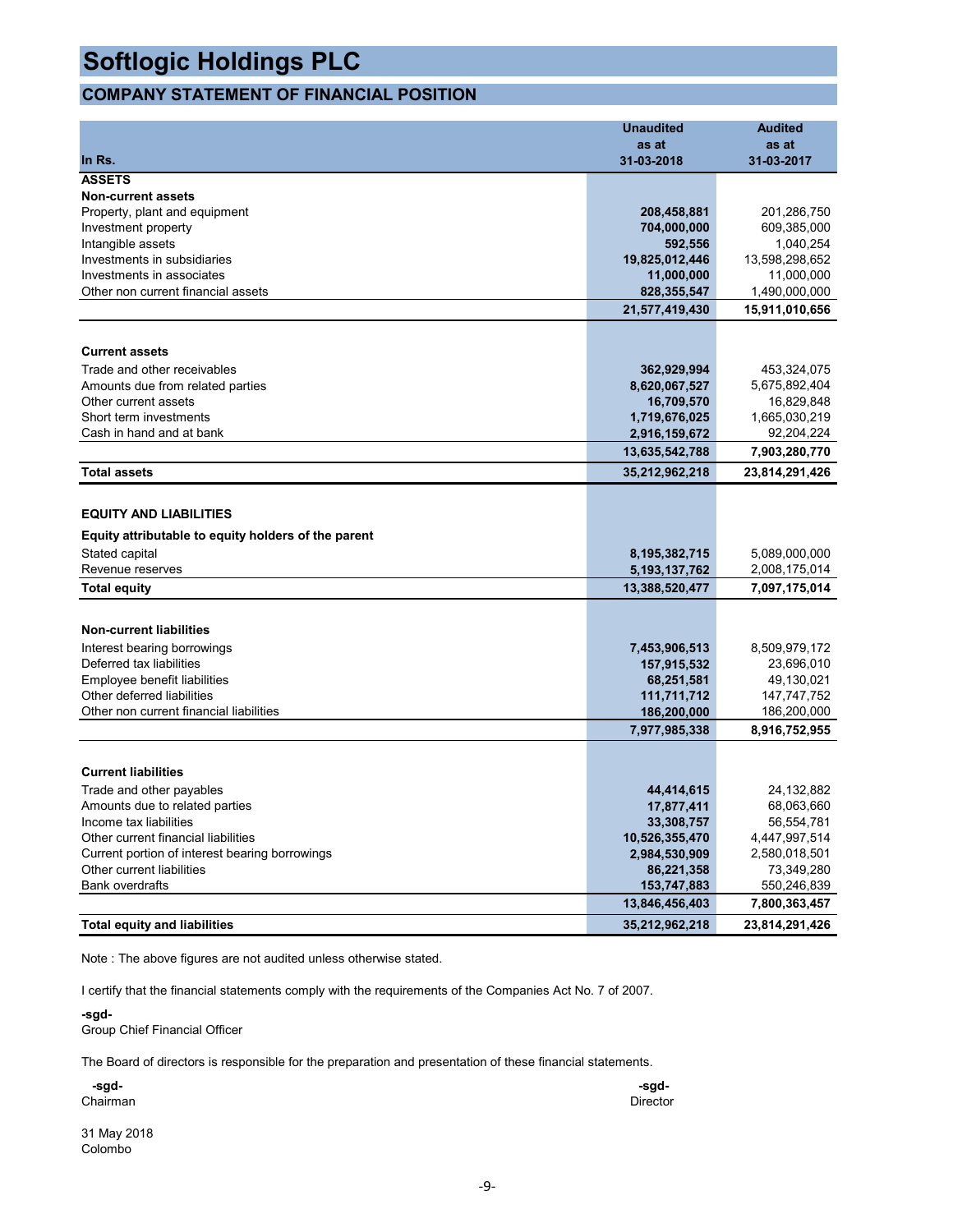## **COMPANY STATEMENT OF CHANGES IN EQUITY**

## **COMPANY**

| In Rs.                            | <b>Stated</b><br>capital | <b>Revenue</b><br>reserve | <b>Total</b>    |
|-----------------------------------|--------------------------|---------------------------|-----------------|
|                                   |                          |                           |                 |
| As at 01 April 2017               | 5,089,000,000            | 2,008,175,014             | 7,097,175,014   |
| Profit for the period             |                          | 3,698,670,339             | 3,698,670,339   |
| Other comprehensive income        |                          | (7, 357, 591)             | (7, 357, 591)   |
| <b>Total comprehensive income</b> |                          | 3,691,312,748             | 3,691,312,748   |
| Issue of shares                   | 3,106,382,715            |                           | 3,106,382,715   |
| Dividend paid                     |                          | (506, 350, 000)           | (506, 350, 000) |
| As at 31 March 2018               | 8,195,382,715            | 5, 193, 137, 762          | 13,388,520,477  |
|                                   |                          |                           |                 |
| As at 01 April 2016               | 5,089,000,000            | 1,373,222,372             | 6,462,222,372   |
| Profit for the period             |                          | 1,025,415,902             | 1,025,415,902   |
| Other comprehensive income        |                          | (963, 260)                | (963, 260)      |
| <b>Total comprehensive income</b> |                          | 1,024,452,642             | 1,024,452,642   |
| Dividend paid                     |                          | (389, 500, 000)           | (389, 500, 000) |
| As at 31 March 2017               | 5,089,000,000            | 2,008,175,014             | 7,097,175,014   |

Note : Figures in brackets indicate deductions.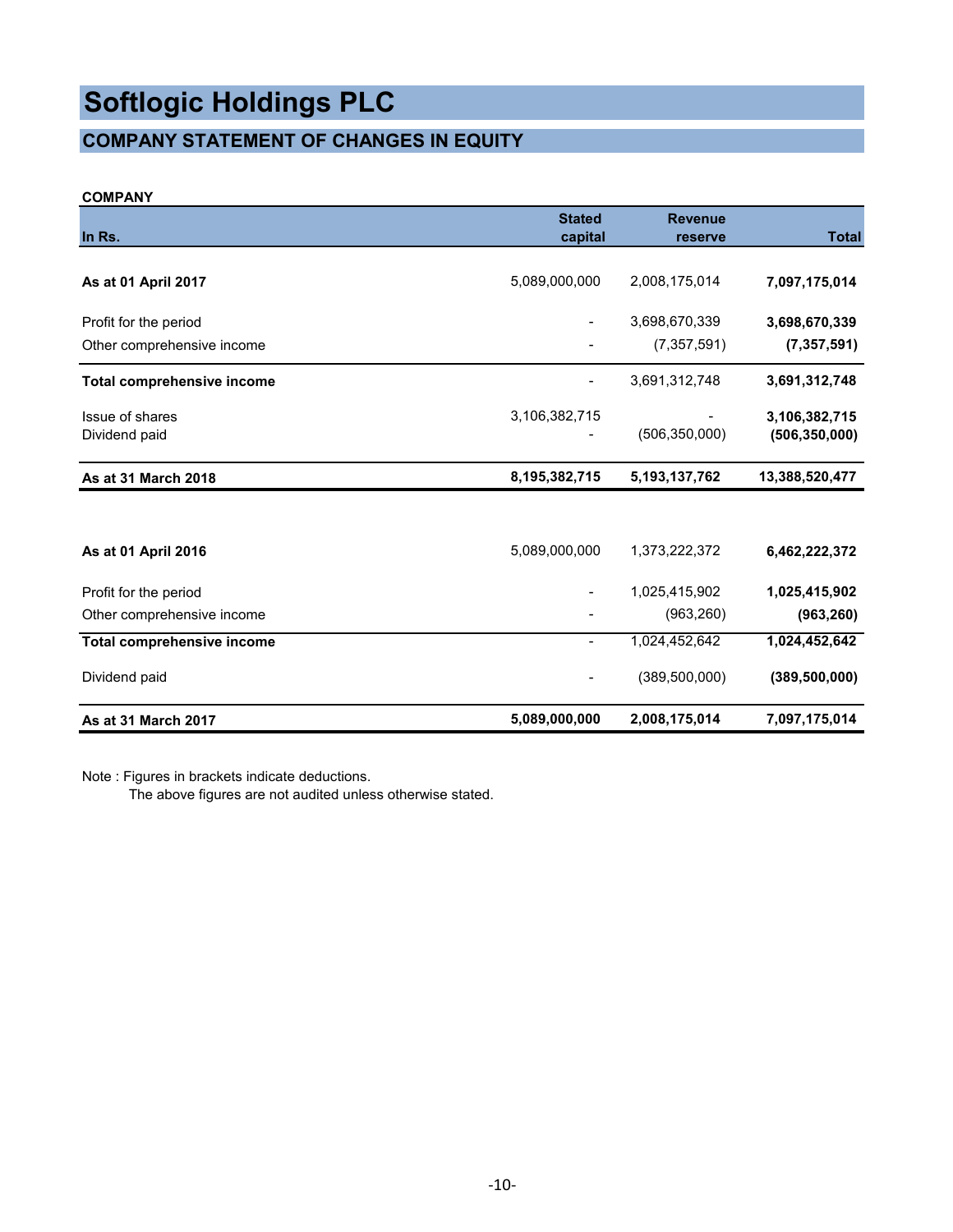## **COMPANY STATEMENT OF CASH FLOW**

|                                                                                           | Unaudited                | <b>Audited</b>                |
|-------------------------------------------------------------------------------------------|--------------------------|-------------------------------|
|                                                                                           | 09 months to             | 12 months to                  |
| In Rs.                                                                                    | 31-12-2017               | 31-03-2017                    |
| <b>CASH FLOWS FROM OPERATING ACTIVITIES</b>                                               |                          |                               |
| Profit before tax                                                                         | 3,957,427,280            | 1,077,976,168                 |
|                                                                                           |                          |                               |
| <b>Adjustments for:</b>                                                                   |                          |                               |
| Finance income                                                                            | (1, 122, 857, 111)       | (1,045,636,385)               |
| Dividend income                                                                           | (893, 012, 929)          | (1,343,212,899)               |
| Finance cost                                                                              | 2,695,997,788            | 2,039,862,417                 |
| Change in fair value of investment property                                               | (92, 475, 000)           | (62, 176, 317)                |
| Gratuity provision and related costs<br>Provisions for/ write-off of impaired receivables | 13,221,996<br>64,000,000 | 10,075,034<br>506,296,744     |
| Provisions for/ write off of impaired investments                                         | 24,900,000               |                               |
| Depreciation of property, plant and equipment                                             | 36,039,863               | 28,898,601                    |
| Profit on sale of property, plant and equipment                                           | (10,099,450)             | (4, 577, 585)                 |
| Profit on sale of investments                                                             | (4,588,114,496)          | (1, 112, 455, 617)            |
| Amortisation/ impairment of intangible assets                                             | 5,738,213                | 3,716,100                     |
| Increase /(decrease) in value of short term investments                                   | (55, 853, 765)           |                               |
| Increase / (decrease) in deferred income                                                  | (36,036,036)             | (18,018,014)                  |
| Profit before working capital changes                                                     | (1, 123, 647)            | 80,748,247                    |
| (Increase) / decrease in trade and other receivable                                       | 90,394,080               |                               |
| (Increase) / decrease in other current assets                                             | 120,276                  | (279, 253, 210)<br>13,305,725 |
| (Increase) / decrease in amount due from related parties                                  | (3,495,009,136)          | (866, 777, 748)               |
| Increase / (decrease) in trade and other payables                                         | 20,281,734               | (7,228,890)                   |
| Increase / (decrease) in amount due to related parties                                    | (50, 186, 248)           | (202, 742, 045)               |
| Increase / (decrease) in other current liabilities                                        | 12,872,081               | 194,166,463                   |
| Cash generated used in operations                                                         | (3,422,650,860)          | (1,067,781,458)               |
|                                                                                           |                          |                               |
| Finance income received                                                                   | 1,122,857,111            | 843,469,413                   |
| Finance expenses paid                                                                     | (2,689,213,113)          | (1,992,112,198)               |
| Dividend received                                                                         | 893,012,929              | 1,343,212,899                 |
| Tax paid                                                                                  | (136, 583, 523)          | (16, 133, 737)                |
| Gratuity paid                                                                             | (4,319,312)              | (5,550,554)                   |
| Net cash flow used in operating activities                                                | (4, 236, 896, 768)       | (894, 895, 635)               |
| CASH FLOWS FROM /(USED IN) INVESTING ACTIVITIES                                           |                          |                               |
| Purchase and construction of property, plant and equipment                                | (49, 383, 995)           | (51, 195, 814)                |
| Addition to investment property                                                           | (2, 140, 000)            | (708, 683)                    |
| Addition to intangible assets                                                             | (2,376,738)              | (2, 245, 531)                 |
| (Purchase) / disposal of short term investments (net)                                     | 1,207,960                | (2,500,000)                   |
| (Purchase) / disposal of other non current financial assets                               | (341, 521, 535)          | (1,021,042,975)               |
| Proceeds from disposal of controlling interest                                            |                          | 1,173,296,412                 |
| Increase in interest in subsidiaries                                                      | (179, 381, 357)          | (1,650,322,600)               |
| Proceeds from sale of property, plant and equipment                                       | 16,241,209               | 17,308,425                    |
| Net cash flow used in investing activities                                                | (557, 354, 456)          | (1,537,410,766)               |
|                                                                                           |                          |                               |
| <b>CASH FLOWS FROM / (USED IN) FINANCING ACTIVITIES</b>                                   |                          |                               |
| Proceeds from issue of shares                                                             | 3,106,382,717            |                               |
| Proceeds from long term borrowings                                                        | 1,866,929,899            | 6,932,770,102                 |
| Repayment of long term borrowings                                                         | (2,530,614,944)          | (2,825,300,622)               |
| Proceeds from / (repayment of) short term borrowings (net)                                | 6,078,357,956            | (2,279,196,189)               |
| Increase/ (decrease) in other non current financial liabilities                           |                          | 21,200,000                    |
| Dividend paid to equity holders of parent                                                 | (506, 350, 000)          | (389, 500, 000)               |
| Net cash flow from financing activities                                                   | 8,014,705,628            | 1,459,973,291                 |
| NET INCREASE/ (DECREASE) IN CASH AND CASH EQUIVALENTS                                     | 3,220,454,404            | (972, 333, 110)               |
| CASH AND CASH EQUIVALENTS AT THE BEGINNING                                                | (458, 042, 615)          | 514,290,495                   |
| <b>CASH AND CASH EQUIVALENTS AT THE END</b>                                               | 2,762,411,789            | (458,042,615)                 |
|                                                                                           |                          |                               |
| <b>ANALYSIS OF CASH AND CASH EQUIVALENTS</b>                                              |                          |                               |
| <b>Favourable balances</b>                                                                |                          |                               |
| Cash in hand and at bank                                                                  | 2,916,159,672            | 92,204,224                    |
| Unfavourable balances                                                                     |                          |                               |
| Bank overdrafts                                                                           | (153, 747, 883)          | (550,246,839)                 |
| Cash and cash equivalents                                                                 | 2,762,411,789            | (458, 042, 615)               |

Note : Figures in brackets indicate deductions.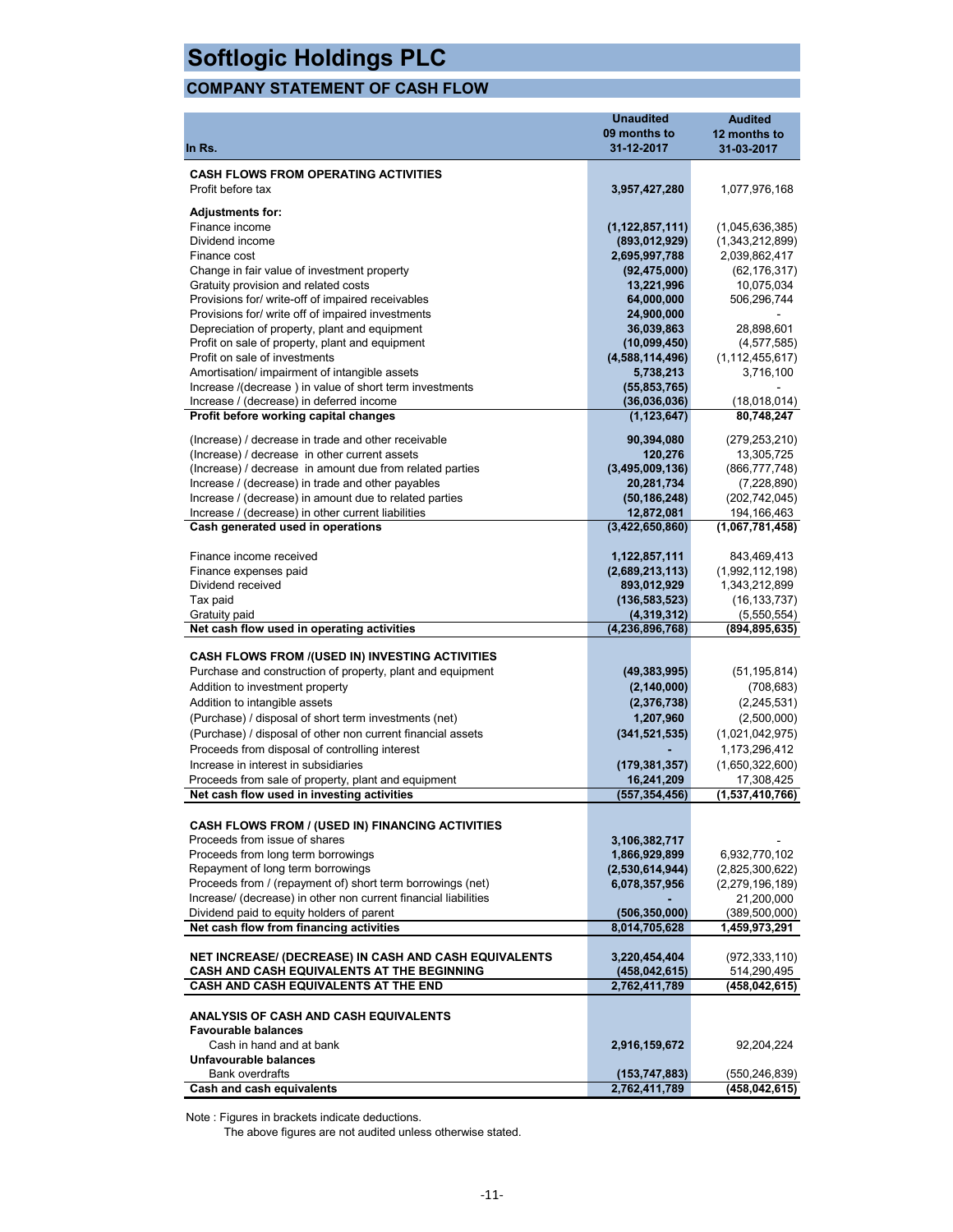#### **NOTES TO THE FINANCIAL STATEMENTS**

**OPERATING SEGMENT INFORMATION** The following tables present revenue, profit information and other disclosures regarding Group's business segments.

| <b>REVENUE AND PROFIT</b>                               |                          | <b>Information Technology</b> | <b>Leisure &amp; Property</b> |                         |                          | Retail                   | <b>Automobiles</b> |               | <b>Financial Services</b> |                           | <b>Healthcare Services</b> |                         | Others          |                        | Group                      |                            |
|---------------------------------------------------------|--------------------------|-------------------------------|-------------------------------|-------------------------|--------------------------|--------------------------|--------------------|---------------|---------------------------|---------------------------|----------------------------|-------------------------|-----------------|------------------------|----------------------------|----------------------------|
| For the year ended 31 March                             | 2018                     | 2017                          | 2018                          | 2017                    | 2018                     | 2017                     | 2018               | 2017          | 2018                      | 2017                      | 2017                       | 2016                    | 2018            | 2017                   | 2018                       | 2017                       |
| <b>Continuing operations</b>                            |                          |                               |                               |                         |                          |                          |                    |               |                           |                           |                            |                         |                 |                        |                            |                            |
| Revenue                                                 |                          |                               |                               |                         |                          |                          |                    |               |                           |                           |                            |                         |                 |                        |                            |                            |
| Total revenue                                           | 18,440,814,175           | 18.569.379.576                | 2.718.659.78                  | 1.345.293.736           | 22.130.826.421           | 20.438.725.285           | 2.488.046.098      | 1.640.445.885 | 11.068.797.490            | 8.781.788.710             | 12.412.747.093             | 10.759.284.015          | 677.334.914     | 652.470.450            | 69.937.225.980             | 62.187.387.657             |
| Inter group                                             | (1.543.041.013           | (1.030.029.480)               | (133,237,095)                 | (132.110.560)           | (1.113.260.490           | (890.816.622)            | (67.240.505)       | (232.985.368) | (7,884,837)               | (13.989.710)              | (387.569.243)              | (386.689.990)           | (666.077.662)   | (641.525.346)          | (3.918.310.845)            | (3.328.147.076)            |
| Total external revenue                                  | 16,897,773,162           | 17.539.350.096                | 2.585.422.694                 | 1.213.183.176           | 21.017.565.931           | 19,547,908,663           | 2.420.805.593      | 1,407,460,517 | 11.060.912.653            | 8,767,799,000             | 12.025.177.850             | 10.372.594.025          | 11.257.252      | 10.945.104             | 66.018.915.135             | 58,859,240,581             |
|                                                         |                          |                               |                               |                         |                          |                          |                    |               |                           |                           |                            |                         |                 |                        |                            |                            |
| Operating profit/ (loss)                                | 976,176,223              | 689.630.715                   | (141,946,730                  | (142, 875, 405)         | 2.460.881.895            | 2.064.537.861            | 698,004            | (82.758.413)  | 2,075,427,584             | 673.553.572               | 3.425.945.200              | 2.141.097.370           | (178,475,754    | (229, 052, 950)        | 8.618.706.422              | 5, 114, 132, 750           |
|                                                         |                          |                               |                               |                         |                          |                          |                    |               |                           |                           |                            |                         |                 |                        |                            |                            |
| Finance income                                          | 12,260,876               | 35.973.647                    | 18,498,867                    | 18,434,481              | 62.946.174               | 82.540.036               | 2.462.843          | 105.134       | 912.225.340               | 706.896.899               | 85.020.314                 | 40.450.402              | 10,390,410      | 12.990.874             | 1.103.804.824              | 897.391.473                |
| Finance cost                                            | (254,080,623)            | (349.390.218)                 | (548.155.293)                 | (279.273.130)           | (2.187.024.107           | (1.767.492.128)          | (187, 968, 369)    | (158.724.094) | (265,350,750              | (217.718.035)             | (869, 483, 150             | (824, 486, 154)         | (1,641,994,550  | (1.212.454.466)        | (5,954,056,842)            | (4.809.538.225)            |
| Change in fair value of investment property             |                          |                               |                               |                         | 198,000,000              | 354,120,000              |                    |               |                           |                           |                            |                         |                 |                        | 198,000,000                | 354,120,000                |
| Share of results of equity accounted investments        |                          |                               |                               |                         |                          |                          |                    |               |                           |                           | (6,540,548)                | (11,055,884)            | 26,080,755      | 21.053.666             | 19,540,207                 | 9.997.782                  |
| Change in insurance contract liabilities                |                          |                               |                               |                         |                          |                          |                    |               | (1.374.027.509            | (82.439.974)              |                            |                         |                 |                        | (1,374,027,509             | (82.439.974)               |
| Change in contract liability due to transfer of one-off |                          |                               |                               |                         |                          |                          |                    |               |                           |                           |                            |                         |                 |                        |                            |                            |
| surplus                                                 |                          |                               |                               |                         |                          |                          |                    |               | 798.004.000               |                           |                            |                         |                 |                        | 798.004.000                | $\overline{\phantom{a}}$   |
| Profit/ (loss) before taxation                          | 734.356.476              | 376.214.144                   | (671,603,156)                 | (403.714.054)           | 534.803.962              | 733,705,769              | (184,807,522)      | (241.377.373) | 2.146.278.665             | 1.080.292.462             | 2.634.941.816              | 1.346.005.734           | (1.783.999.139  | (1.407.462.876)        | 3.409.971.102              | 1,483,663,806              |
|                                                         |                          |                               |                               |                         |                          |                          |                    |               |                           |                           |                            |                         |                 |                        |                            |                            |
| Tax expense                                             | (208,186,076             | (117, 325, 707)               | (67, 562, 888)                | 114.712.594             | (170, 766, 198)          | (409, 811, 414)          | 21,029,686         | (2.348.450)   | 424,082,960               | (108, 211, 529)           | (701,424,320)              | (168, 732, 513)         | (144,779,021)   | (114, 344, 421)        | (847, 605, 857)            | (806,061,440)              |
|                                                         |                          |                               |                               |                         |                          |                          |                    |               |                           |                           |                            |                         |                 |                        |                            |                            |
| Profit/ (loss) from continuing operations               | 526.170.400              | 258,888,437                   | (739.166.044)                 | (289.001.460)           | 364.037.764              | 323.894.355              | (163.777.836)      | (243.725.823) | 2.570.361.625             | 972.080.933               | 1.933.517.496              | 1.177.273.221           | (1.928.778.160) | (1.521.807.297)        | 2.562.365.245              | 677.602.366                |
|                                                         |                          |                               |                               |                         |                          |                          |                    |               |                           |                           |                            |                         |                 |                        |                            |                            |
| Profit for the period from discontinued operation       |                          |                               |                               |                         |                          |                          |                    |               |                           | 145.317.367               |                            | $\sim$                  |                 |                        |                            | 145.317.367                |
|                                                         | 526,170,400              | 258.888.437                   | (739.166.044)                 | (289.001.460)           | 364.037.764              | 323.894.355              | (163.777.836)      | (243.725.823) | 2.570.361.625             | 1.117.398.300             | 1.933.517.496              | 1.177.273.221           |                 | (1.521.807.297)        | 2.562.365.245              | 822.919.733                |
| Profit/ (loss) after taxation                           |                          |                               |                               |                         |                          |                          |                    |               |                           |                           |                            |                         | (1.928.778.160) |                        |                            |                            |
|                                                         |                          |                               |                               |                         |                          |                          |                    |               |                           |                           |                            |                         |                 |                        |                            |                            |
| Depreciation of property, plant & equipment (PPE).      | 83,247,338               | 75.458.614                    | 589.422.813                   | 234.646.895             | 476.275.039              | 385.735.102              | 42.373.236         | 39.380.499    | 174,535,624               | 158,860.710               | 872.140.096                | 783.322.747             | 37,318,184      | 34.232.532             | 2.275.312.330              | 1.711.637.099              |
| Amortisation of lease rentals paid in advance           |                          | $\sim$                        |                               | $\sim$                  | $\sim$                   | $\sim$                   | 79,260             | $\sim$        |                           |                           | 50.925.776                 | 1.036.933               | $\sim$          | $\sim$                 | 51.005.036                 | 1.036.933                  |
|                                                         |                          |                               |                               |                         |                          |                          |                    |               |                           |                           |                            |                         |                 |                        |                            |                            |
| Amortisation of intangible assets                       | 28,485,328<br>30.041.283 | 44,415,320<br>22.387.120      | 20.682.534<br>10.006.394      | 15,399,250<br>3.520.235 | 74.959.648<br>33.547.234 | 60.933.475<br>25,724,893 | 3.639.405          | 1.429.409     | 225.538.472<br>30.726.142 | 215.368.613<br>27.127.801 | 8.521.877<br>85.813.502    | 8.521.877<br>80.844.508 | 2.824.436       | 3.716.100<br>9.638.561 | 361.012.295<br>207.225.142 | 348.354.635<br>170.672.527 |
| Retirement benefit obligations and related cost         |                          |                               |                               |                         |                          |                          |                    |               |                           |                           |                            |                         | 13.451.182      |                        |                            |                            |
| Purchase and construction of PPE                        | 51,016,972               | 54, 112, 957                  | 978.415.714                   | 2.991.717.045           | 1.235.059.300            | 838.695.908              | 10.064.874         | 13,778,874    | 231,149,970               | 136,636,852               | 2,619,808,684              | 2,172,117,507           | 51,746,936      | 104,236,209            | 5,177,262,450              | 6.311.295.352              |
| Additions to intangible assets                          | 98,381,243               | 91.664.686                    | 17.421.356                    | 15,993,779              | 138.152.385              | 39, 197, 547             |                    |               | 191.044                   | 72,570,802                |                            |                         | 2,376,738       | 2,245,532              | 256.522.766                | 221,672,346                |

| <b>REVENUE AND PROFIT</b>                               |               | <b>Information Technology</b> | <b>Leisure &amp; Property</b> |                 |               | Retail          | Automobiles    |                 |                | <b>Financial Services</b> | <b>Healthcare Services</b> |                 | Others          |                 |                 | Group              |
|---------------------------------------------------------|---------------|-------------------------------|-------------------------------|-----------------|---------------|-----------------|----------------|-----------------|----------------|---------------------------|----------------------------|-----------------|-----------------|-----------------|-----------------|--------------------|
| For the three months period ended 31 March              | 2018          | 2017                          | 2018                          | 2017            | 2018          | 2017            | 2018           | 2017            | 2018           | 2017                      | 2018                       | 2017            | 2018            | 2017            | 2018            | 2017               |
| <b>Continuing operations</b>                            |               |                               |                               |                 |               |                 |                |                 |                |                           |                            |                 |                 |                 |                 |                    |
| Revenue                                                 |               |                               |                               |                 |               |                 |                |                 |                |                           |                            |                 |                 |                 |                 |                    |
| Total revenue                                           | 4.390.972.161 | 4.320.063.294                 | 887.385.074                   | 572.758.674     | 5.559.294.714 | 4.660.435.517   | 502.942.106    | 410.986.068     | 3.018.927.761  | 2.204.435.717             | 3,128,854,375              | 2.868.642.107   | 167.916.722     | 164.695.523     | 17.656.292.913  | 15.202.016.900     |
| Inter group                                             | (490,872,062  | (365, 252, 838)               | (40,979,430                   | (29, 602, 352)  | (253,353,512  | (357, 432, 703) | (15, 424, 593) | (138, 734, 804) | 2.796.991      | (2, 118, 290)             | (98, 374, 048)             | (99, 885, 189)  | (164, 971, 168) | (162, 139, 171) | (1,061,177,822) | (1, 155, 165, 347) |
| Total external revenue                                  | 3.900.100.099 | 3.954.810.456                 | 846,405,644                   | 543.156.322     | 5.305.941.202 | 4.303.002.814   | 487.517.513    | 272.251.264     | 3.021.724.752  | 2.202.317.427             | 3.030.480.327              | 2.768.756.918   | 2.945.554       | 2.556.352       | 16.595.115.091  | 14.046.851.553     |
| Operating profit/ (loss)                                | 339,559,605   | 111.961.691                   | (116, 057, 457)               | (99.615.425)    | 226.526.384   | 320.387.565     | (21,831,356)   | (51.810.542)    | 417.262.917    | 109.855.345               | 638,406,379                | 586.932.966     | (60.630.182)    | (168, 439, 864) | 1,423,236,290   | 809.271.736        |
|                                                         |               |                               |                               |                 |               |                 |                |                 |                |                           |                            |                 |                 |                 |                 |                    |
| Finance income                                          | 1,464,159     | 8.085.381                     | 16,351,029                    | 13.679.155      | 3.510.994     | 25.957.861      | 1.829.555      | 37.172          | 140.300.676    | 246.349.530               | 51,928,868                 | 26.439.680      | 8.951.367       | 626.637         | 224.336.648     | 321.175.416        |
| Finance cost                                            | (65,616,889   | (75, 417, 376)                | (169, 850, 000)               | (142, 434, 357) | (555,095,386  | (725, 906, 270) | (67,979,580)   | (40, 165, 186)  | (63, 704, 984) | (55, 196, 002)            | (210,687,526               | (210, 306, 512) | (449, 888, 954) | (243, 198, 827) | (1,582,823,319  | (1,492,624,530)    |
| Change in fair value of investment property             |               |                               |                               |                 | 198,000,000   | 354,120,000     |                |                 |                |                           |                            |                 |                 |                 | 198,000,000     | 354,120,000        |
| Share of results of equity accounted investments        |               |                               |                               |                 |               |                 |                |                 |                |                           | (1, 356, 428)              | (11,055,884)    | 5.573.410       | 1.431.931       | 4.216.982       | (9,623,953)        |
| Change in insurance contract liabilities                |               |                               |                               |                 |               |                 |                |                 | (45,612,595    | 13.048.765                |                            |                 |                 |                 | (45,612,595     | 13,048,765         |
| Change in contract liability due to transfer of one-off |               |                               |                               |                 |               |                 |                |                 |                |                           |                            |                 |                 |                 |                 |                    |
| surplus                                                 |               |                               |                               |                 |               |                 |                |                 | 798.004.000    |                           |                            |                 |                 |                 | 798.004.000     |                    |
| Profit/ (loss) before taxation                          | 275.406.875   | 44.629.696                    | (269.556.428                  | (228.370.627)   | (127.058.008  | (25, 440, 844)  | (87.981.381)   | (91.938.556)    | 1.246.250.014  | 314.057.638               | 478.291.293                | 392.010.250     | (495, 994, 359) | (409.580.123)   | 1.019.358.006   | (4, 632, 566)      |
|                                                         |               |                               |                               |                 |               |                 |                |                 |                |                           |                            |                 |                 |                 |                 |                    |
| Tax expense                                             | (83,470,774   | (44.691.669)                  | (67.620.474)                  | 82.323.990      | (2.398.391    | (201.233.885)   | 21.008.043     | 3.499.061       | 54.239.571     | (28.545.447)              | (276.153.483)              | (84,019,033)    | (21.376.601)    | (41, 224, 042)  | (375,772,109)   | (313, 891, 025)    |
|                                                         |               |                               |                               |                 |               |                 |                |                 |                |                           |                            |                 |                 |                 |                 |                    |
| Profit/ (loss) from continuing operations               | 191.936.101   | (61.973)                      | (337.176.902)                 | (146.046.637)   | (129,456,399  | (226.674.729)   | (66.973.338)   | (88.439.495)    | 1.300.489.585  | 285,512.191               | 202.137.810                | 307.991.217     | (517,370,960)   | (450.804.165)   | 643.585.897     | (318, 523, 591)    |
| Profit for the period from discontinued operation       |               |                               |                               |                 |               |                 |                |                 |                | 2.197                     |                            |                 |                 |                 |                 | 2.197              |
|                                                         |               |                               |                               |                 |               |                 |                |                 |                |                           |                            |                 |                 |                 |                 |                    |
| Profit/ (loss) after taxation                           | 191.936.101   | (61.973)                      | (337.176.902)                 | (146.046.637)   | (129,456,399  | (226.674.729)   | (66.973.338)   | (88.439.495)    | 1.300.489.585  | 285,514,388               | 202.137.810                | 307.991.217     | (517,370,960)   | (450.804.165)   | 643.585.897     | (318,521,394)      |
|                                                         |               |                               |                               |                 |               |                 |                |                 |                |                           |                            |                 |                 |                 |                 |                    |
| Depreciation of property, plant & equipment (PPE)       | 15,079,366    | 20.358.570                    | 188,027,726                   | 93,279,931      | 132.256.019   | 106.263.150     | (22,756,699)   | 10,128,519      | 45,381,370     | 31,549,102                | 212.269.289                | 202.999.775     | 10.108.67       | 13.288.647      | 580.365.742     | 477,867,694        |
| Amortisation of lease rentals paid in advance           |               |                               |                               |                 |               |                 | 29,723         |                 |                |                           | 50.148.076                 | 259.233         |                 |                 | 50,177,799      | 259,233            |
| Amortisation of intangible assets                       | 129,286       | (529.389)                     | 5.472.450                     | 4.055.321       | 22.053.467    | 15.501.240      |                |                 | 61.721.673     | 101.427.981               | 2.130.469                  | 2.130.469       | 586,046         | 935.921         | 92.093.391      | 123.521.543        |
| Retirement benefit obligations and related cost         | 13,605,979    | 6.205.863                     | 3.973.575                     | (157, 680)      | 1.664.432     | 1.568.253       | 1.652.509      | (99.704)        | 10.249.184     | 7.154.633                 | 23.482.216                 | 23.224.449      | 5.995.726       | 1.814.137       | 60.623.621      | 39,709,95          |
| Purchase and construction of PPE                        | (93,165,296   | 20.086.197                    | 649.656.398                   | 493.642.532     | 99.819.832    | 282.614.038     | (30.801.306)   | 1.101.719       | 61.022.905     | 33.194.475                | 1.188.565.776              | 684.309.431     | 16,669,182      | 12.928.310      | 1.891.767.491   | 1,527,876,702      |
| Additions to intangible assets                          | 20.461.776    | 28.318.808                    |                               | 15,784,979      | 116,542,414   | 15.176.475      |                |                 | (126, 100)     | 70.484.130                |                            |                 |                 |                 | 136,878,090     | 129.764.392        |
|                                                         |               |                               |                               |                 |               |                 |                |                 |                |                           |                            |                 |                 |                 |                 |                    |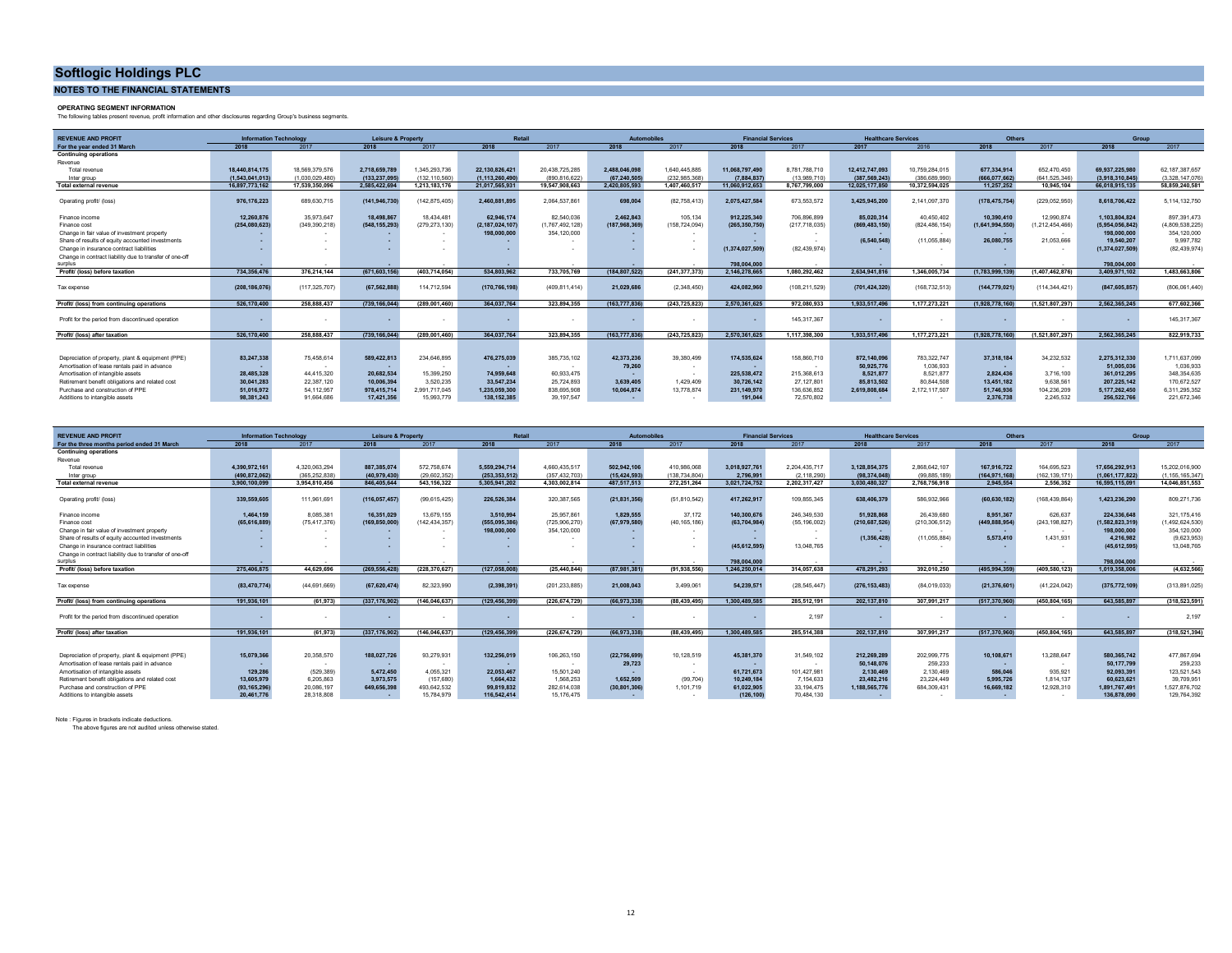## **NOTES TO THE FINANCIAL STATEMENTS**

### **1. CORPORATE INFORMATION**

Softlogic Holdings PLC, is a public limited company incorporated and domiciled in Sri Lanka and listed on the Colombo Stock Exchange.

The interim financial statements of the Group and the Company for the year ended 31 March 2018 were authorised for issue by the Board of Directors on 31 May 2018.

### **2. BASIS OF PREPARATION**

The interim condensed financial statements have been prepared in compliance with Sri Lanka Accounting Standard LKAS 34 - Interim Financial Reporting. These interim condensed financial statements should be read in conjunction with the annual financial statements for the year ended 31 March 2017.

The presentation and classification of the financial statements of the previous period have been amended, where relevant, for better presentation and to be comparable with those of the current period.

The Consolidated Financial Statements have been restated in accordance with Sri Lanka Accounting Standard LKAS – 8, Accounting Policies, changes in Accounting Estimates and Errors, to reflect the following.

#### 2.1 **Impact to the consolidated income statement for the year ended 31 March 2017**

|                                                                                                                         |                         |                            |                                 | <b>Published for FY</b>     | Impact of                  | <b>Published for FY</b>         |
|-------------------------------------------------------------------------------------------------------------------------|-------------------------|----------------------------|---------------------------------|-----------------------------|----------------------------|---------------------------------|
| In Rs.                                                                                                                  |                         |                            |                                 | 2017                        | errors                     | 2018                            |
| <b>Continuing operations</b>                                                                                            |                         |                            |                                 |                             |                            |                                 |
| Revenue                                                                                                                 |                         |                            |                                 | 59,087,730,604              | (228, 490, 023)            | 58,859,240,581                  |
| <b>Gross profit</b>                                                                                                     |                         |                            |                                 | 19,710,023,847              | (228, 490, 023)            | 19,481,533,824                  |
| Administrative expenses                                                                                                 |                         |                            |                                 | (12.350.088.217)            | 27.406.855                 | (12,322,681,362)                |
| <b>Results from operating activities</b>                                                                                |                         |                            |                                 | 5,315,215,918               | (201, 083, 168)            | 5,114,132,750                   |
| Profit before tax                                                                                                       |                         |                            |                                 | 1,684,746,974               | (201, 083, 168)            | 1,483,663,806                   |
| Tax expense                                                                                                             |                         |                            |                                 | (863, 567, 306)             | 57,505,866                 | (806,061,440)                   |
| Profit for the period from continuing operations                                                                        |                         |                            |                                 | 821,179,668                 | (143, 577, 302)            | 677,602,366                     |
| Profit for the period                                                                                                   |                         |                            |                                 | 966,497,035                 | (143, 577, 302)            | 822,919,733                     |
| Attributable to:                                                                                                        |                         |                            |                                 |                             |                            |                                 |
| Equity holders of the parent                                                                                            |                         |                            |                                 | 108,189,090                 | (86,040,842)               | 22,148,248                      |
| Non-controlling interest                                                                                                |                         |                            |                                 | 858.307.945                 | (57, 536, 460)             | 800,771,485                     |
|                                                                                                                         |                         |                            |                                 | 966,497,035                 | (143,577,302)              | 822,919,733                     |
| - discontinued operations<br>Impact to the consolidated financial position as at 01 April 2016 and 31 March 2017<br>2.2 |                         | Equity as at 31 March 2017 |                                 | 0.08                        | Equity as at 01 April 2016 | 0.08                            |
|                                                                                                                         | Published/              |                            |                                 |                             |                            |                                 |
|                                                                                                                         | restated for<br>FY 2017 | Impact of<br>errors        | <b>Published for FY</b><br>2018 | <b>Published</b><br>FY 2016 | Impact of<br>errors        | <b>Published for FY</b><br>2018 |
| Assets                                                                                                                  |                         |                            |                                 |                             |                            |                                 |
| <b>Current assets</b>                                                                                                   |                         |                            |                                 |                             |                            |                                 |
| Trade and other receivables                                                                                             | 8,367,047,256           | (23, 111, 931)             | 8,343,935,325                   | 8,444,525,068               | (305, 879, 065)            | 8,138,646,003                   |
| Loans and advances                                                                                                      | 14,871,367,903          | (205, 378, 092)            | 14,665,989,811                  | 11,222,013,402              | (419, 452, 852)            | 10,802,560,550                  |
| Other current assets                                                                                                    | 3,796,255,673           | 116,703,295                | 3,912,958,968                   | 3,495,133,415               | 24,733,460                 | 3,519,866,875                   |
| <b>Total current assets</b>                                                                                             | 42,817,510,488          | (111, 786, 728)            | 42,705,723,760                  | 40,298,037,383              | (700, 598, 457)            | 39,597,438,926                  |
| <b>Total assets</b>                                                                                                     | 100,930,647,972         | (111, 786, 728)            | 100,818,861,244                 | 93,853,875,440              | (700, 598, 457)            | 93,153,276,983                  |
| <b>Equity and liabilities</b>                                                                                           |                         |                            |                                 |                             |                            |                                 |
| Revenue reserves                                                                                                        |                         |                            |                                 |                             |                            |                                 |
|                                                                                                                         | 74,505,365              | (54, 978, 068)             | 19,527,297                      | 1,034,232,119               | (562, 888, 162)            | 471,343,957                     |
| Other components of equity                                                                                              | 3,374,121,493           | (31,062,774)               | 3,343,058,719                   | 8,789,899,826               | (66,025,265)               | 8,723,874,561                   |

| Non-controlling interests            | 7,132,745,245   | (57, 536, 460)  | 7,075,208,785   | 7,543,661,483  | (171, 558, 315) | 7,372,103,168  |
|--------------------------------------|-----------------|-----------------|-----------------|----------------|-----------------|----------------|
| <b>Total equity</b>                  | 15,670,372,103  | (143, 577, 302) | 15,526,794,801  | 16,333,561,309 | (800, 471, 742) | 15,533,089,567 |
|                                      |                 |                 |                 |                |                 |                |
| <b>Non-current liabilities</b>       |                 |                 |                 |                |                 |                |
| Deferred tax liabilities             | 427,305,239     | 31.790.574      | 459.095.813     | 338,202,428    | (64, 593, 062)  | 273,609,366    |
| <b>Total non-current liabilities</b> | 39,669,269,901  | 31.790.574      | 39,701,060,475  | 30,344,047,030 | (64, 593, 062)  | 30,279,453,968 |
|                                      |                 |                 |                 |                |                 |                |
| <b>Current liabilities</b>           |                 |                 |                 |                |                 |                |
| Income tax liabilities               | 535,787,337     |                 | 535,787,337     | 403,919,344    | 164.466.347     | 568,385,691    |
| <b>Total current liabilities</b>     | 45,591,005,968  | ٠               | 45.591.005.968  | 47,176,267,101 | 164.466.347     | 47.340.733.448 |
| <b>Total equity and liabilities</b>  | 100,930,647,972 | (111, 786, 728) | 100.818.861.244 | 93,853,875,440 | (700, 598, 457) | 93.153.276.983 |

The interim financial statements are presented in Sri Lankan Rupees.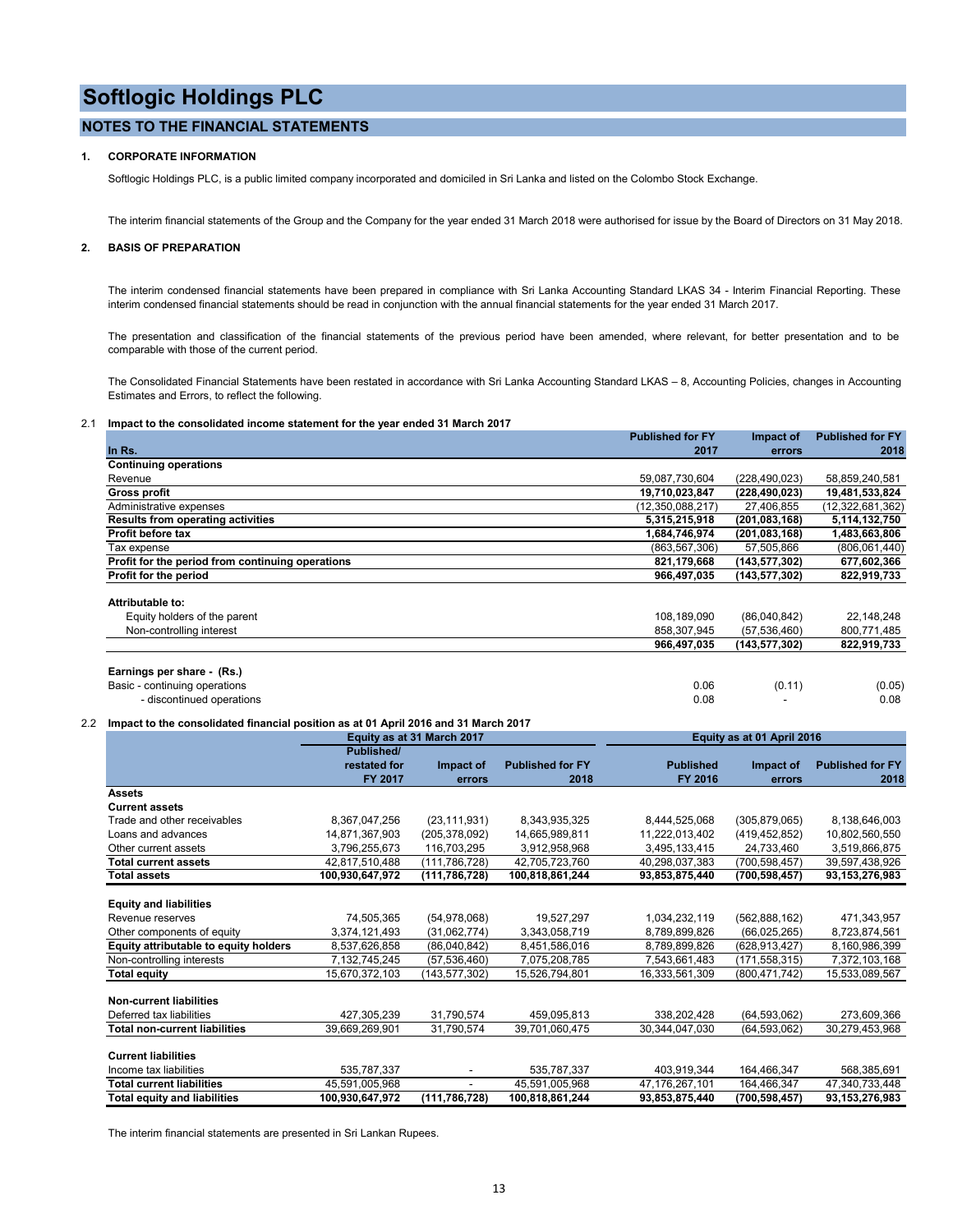#### **NOTES TO THE FINANCIAL STATEMENTS**

### **3. CHANGE IN LIFE INSURANCE CONTRACT LIABILITIES**

#### 3.1 **Valuation of Life Insurance Fund**

An amount of Rs. 585.00 mn declared as surplus for the quarter ended 31st March 2018 in addition to the amount of Rs. 342.00 mn declared as surplus for the quarter ended 31st December 2017 and an amount of Rs. 440.00 mn declared as surplus for the quarter ended 30th June 2017 (total transfer for the twelve months ended 31st March 2018 was Rs. 1,367.00 mn) from Non Participating Fund, as approved by appointed Actuary Mr. Kunj Behari Maheshwari, Messrs. Wills Towers Watson subject to strict conditions of Insurance Regulatory Commission of Sri Lanka being complied with by the Softlogic Life Insurance PLC.

The Financial Statements of Softlogic Life Insurance PLC as at 31st March 2018 were audited by Messrs. KPMG, Chartered Accountants.

#### 3.2 **Transfer of One-off Surplus from Policy Holder Fund to Share Holder Fund**

The Insurance Regulatory Commission of Sri Lanka (IRCSL) has issued a Direction No 16 on 20th March 2018 on "Guidelines/Directions for Identification and Treatment of One-off Surplus" and has instructed all Life Insurance Companies to comply with the new direction. Based on the new guidelines Life Insurance Companies are directed to transfer One-off surplus attributable to Policyholder Non-Participating Fund to Share Holder Fund as at the reporting year ended 31st December 2017. The transfer has been presented as a separate line item in the Income Statement as "Change in contract liability due to transfer of One-off surplus" and as a separate reserve in the Statement of Financial Position as "Restricted Regulatory Reserve" under Equity in accordance with above Direction. As required by the said Direction, the Company received the approval for this transfer on 29th March 2018.

"Further distribution of One-off Surplus to shareholders, held as part of the Restricted Regulatory Reserve, is subject to meeting governance requirements stipulated by the IRCSL and can only be released as dividends upon receiving approval from the IRCSL. The One-off Surplus in the Share Holder Fund will remain invested in government debt securities and deposits as disclosed in Note 9.3 as per the directions of the IRCSL"

One-off surplus in respect of participating business is held within the participating fund as part of the unallocated valuation surplus and may only be transferred to the Share Holder Fund by means of bonuses to policyholders in line with Section 38 of the "Regulation of Insurance Industry, Act No. 43 of 2000". Please refer Note 3.3 for details of assets supporting the restricted regulatory reserve as at 31st March 2018.

|                                                                                                              | <b>Participating</b> | Non-<br><b>Participating</b> |               |
|--------------------------------------------------------------------------------------------------------------|----------------------|------------------------------|---------------|
| In Rs.                                                                                                       | <b>Fund</b>          | <b>Fund</b>                  | <b>Total</b>  |
| Value of Insurance Contract Liability based on Independent Actuary-NPV as at<br>31st December 2015           | 3,866,780,000        | 2,472,575,000                | 6,339,355,000 |
| Value of Insurance Contract Liability based on Independent Actuary-GPV as at<br>31st December 2015           | 2.810.245.000        | 1.674.571.000                | 4.484.816.000 |
| Surplus Created due to Change in Valuation method from NPV to<br>GPVOne off Surplus as at 01st January 2016  | 1.056.535.000        | 798.004.000                  | 1,854,539,000 |
| Transfer of One-off Surplus from long term fund to Restricted Regulatory<br>Reserve as at 31st December 2017 | -                    | (798,004,000)                | (798,004,000) |
| Surplus Created due to Change in Valuation method from NPV to<br>GPVOne off Surplus as at 31st March 2018    | 1,056,535,000        | -                            | 1,056,535,000 |

The distribution of One-off surplus to Shareholders as dividends shall remain restricted until a Company develops appropriate policies and procedures for effective management of its business

#### 3.3 **Composition of Investments Supporting the Restricted Regulatory Reserve as at 31st March 2018**

|                                  |                   | <b>Market Value as</b> |
|----------------------------------|-------------------|------------------------|
| In Rs.                           | <b>Face Value</b> | at 31 March 2018       |
| <b>Government Securities</b>     |                   |                        |
| Treasury Bond                    | 100,000,000       | 127,236,000            |
| <b>Repos</b>                     |                   |                        |
| Commercial Bank PLC              |                   | 281,611,379            |
| First Capital Holdings PLC       |                   | 90,568,943             |
| <b>Deposits</b>                  |                   |                        |
| Sampath Bank PLC                 | 250,000,000       | 257,146,667            |
| <b>Hatton National Bank PLC</b>  | 200.000.000       | 205,594,698            |
| Total market value of the assets |                   | 962,157,686            |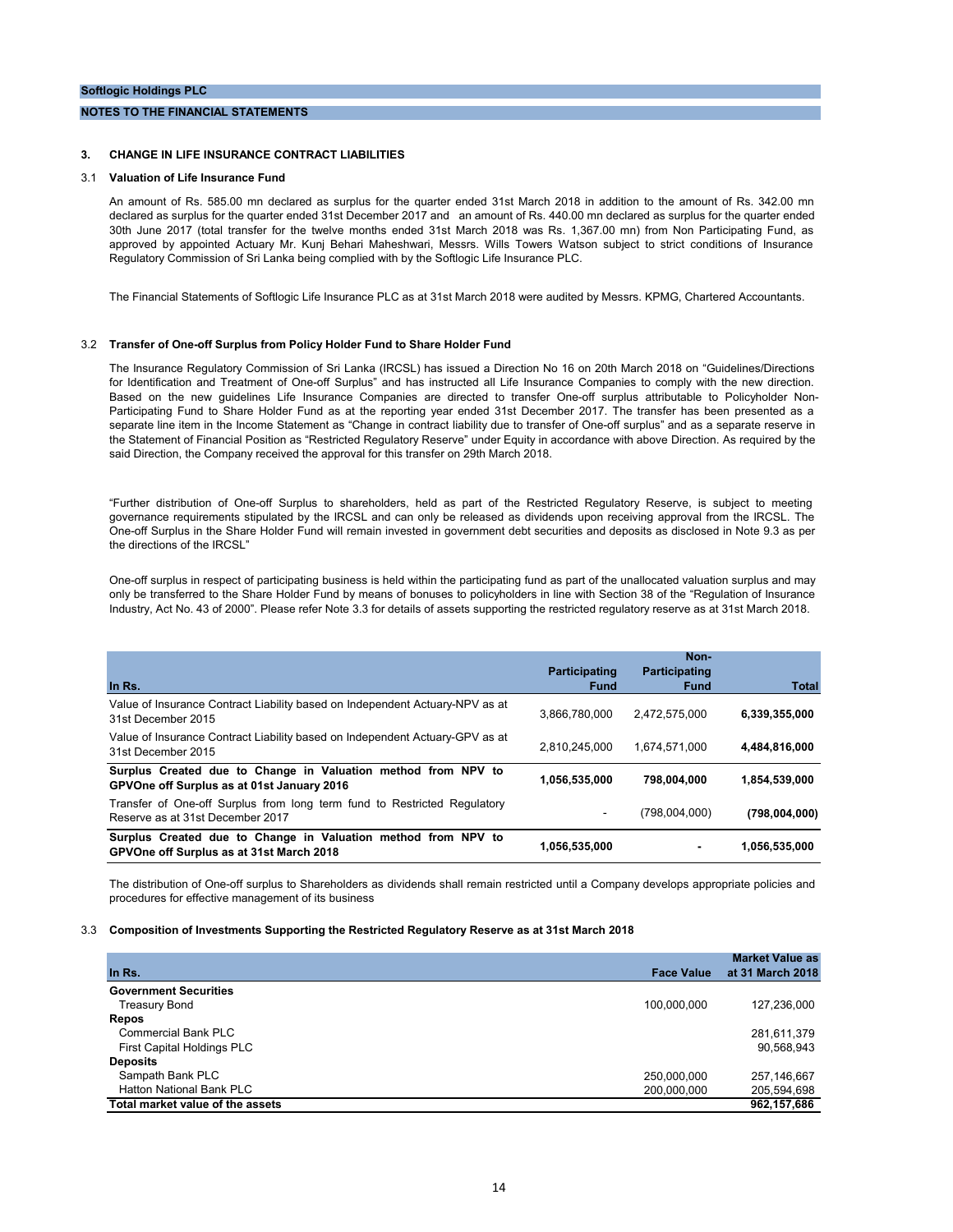## **NOTES TO THE FINANCIAL STATEMENTS**

## **4. SHARE INFORMATION**

## **4.1 Public share holdings**

The percentage of shares held by the public as at 31 March 2018 was 15.02% (number of public shareholders - 11,022)

## **4.2 Directors' share holdings**

The number of shares held by the Board of Directors are as follows:

| As at                                           | 31-03-2018    |
|-------------------------------------------------|---------------|
| A K Pathirage - Chairman/ Managing Director     | 384, 181, 775 |
| G W D H U Gunawardena                           | 57,527,300    |
| R J Perera                                      | 60,836,700    |
| H K Kaimal                                      | 64,870,800    |
| M P R Rassool                                   | <b>Nil</b>    |
| Dr S Selliah                                    | 2,000,000     |
| W M P L De Alwis, PC                            | <b>Nil</b>    |
| <b>GLH</b> Premaratne                           | Nil           |
| R A Ebell                                       | Nil           |
| Prof. A S Dharmasiri                            | Nil           |
| A Russell-Davison                               | Nil           |
| S Saraf (appointed w.e.f. 26 March 2018)        | <b>Nil</b>    |
| C K Gupta (alternative director to Mr. S Saraf) | Nil           |
|                                                 | 569,416,575   |

## **4.3 Twenty largest shareholders of the company are as follows:**

|    | As at                                        | <b>Number of</b><br>shares<br>31-03-2018 | $\%$  |
|----|----------------------------------------------|------------------------------------------|-------|
| 1  | Mr. A K Pathirage                            | 345,231,775                              | 35.90 |
| 2  | Samena Ceylon Holdings Ltd                   | 182,728,399                              | 19.00 |
| 3  | Mr. H K Kaimal                               | 64,870,800                               | 6.75  |
| 4  | Samena Special Situations Fund III L.P.      | 60,900,834                               | 6.33  |
| 5  | Mr. R J Perera                               | 60,836,700                               | 6.33  |
| 6  | Mr. G W D H U Gunawardena                    | 57,527,300                               | 5.98  |
| 7  | Pemberton Asian Opportunities Fund           | 46,000,000                               | 4.78  |
| 8  | Commercial Bank of Ceylon PLC/ A K Pathirage | 38,950,000                               | 4.05  |
| 9  | <b>Employees Provident Fund</b>              | 7,230,500                                | 0.75  |
| 10 | Mrs. A Selliah                               | 4,236,000                                | 0.44  |
| 11 | J. B. Cocoshell (Pvt) Ltd                    | 4,115,402                                | 0.43  |
| 12 | Mr. S J Fancy                                | 4,000,000                                | 0.42  |
| 13 | Arunodhaya Investments (Private) Limited     | 3,950,000                                | 0.41  |
|    | Arunodhaya Industries (Private) Limited      | 3,950,000                                | 0.41  |
|    | Arunodhaya (Private) Limited                 | 3,950,000                                | 0.41  |
| 14 | Miss. S Subramaniam                          | 3,800,000                                | 0.40  |
|    | Mrs. A Kailasapillai                         | 3,800,000                                | 0.40  |
| 15 | Mr. K Arvinthan                              | 3,500,000                                | 0.36  |
| 16 | Dr. K M P Karunaratne                        | 3,000,000                                | 0.31  |
| 17 | MAS Capital (Pvt) Ltd                        | 2,330,447                                | 0.24  |
| 18 | Dr. S Selliah                                | 2,000,000                                | 0.21  |
| 19 | Mr. M A Jafferjee                            | 1,650,000                                | 0.17  |
|    | Mr. S G H I Jafferjee                        | 1,650,000                                | 0.17  |
| 20 | Timex Garments (Pvt) Ltd                     | 1,609,529                                | 0.17  |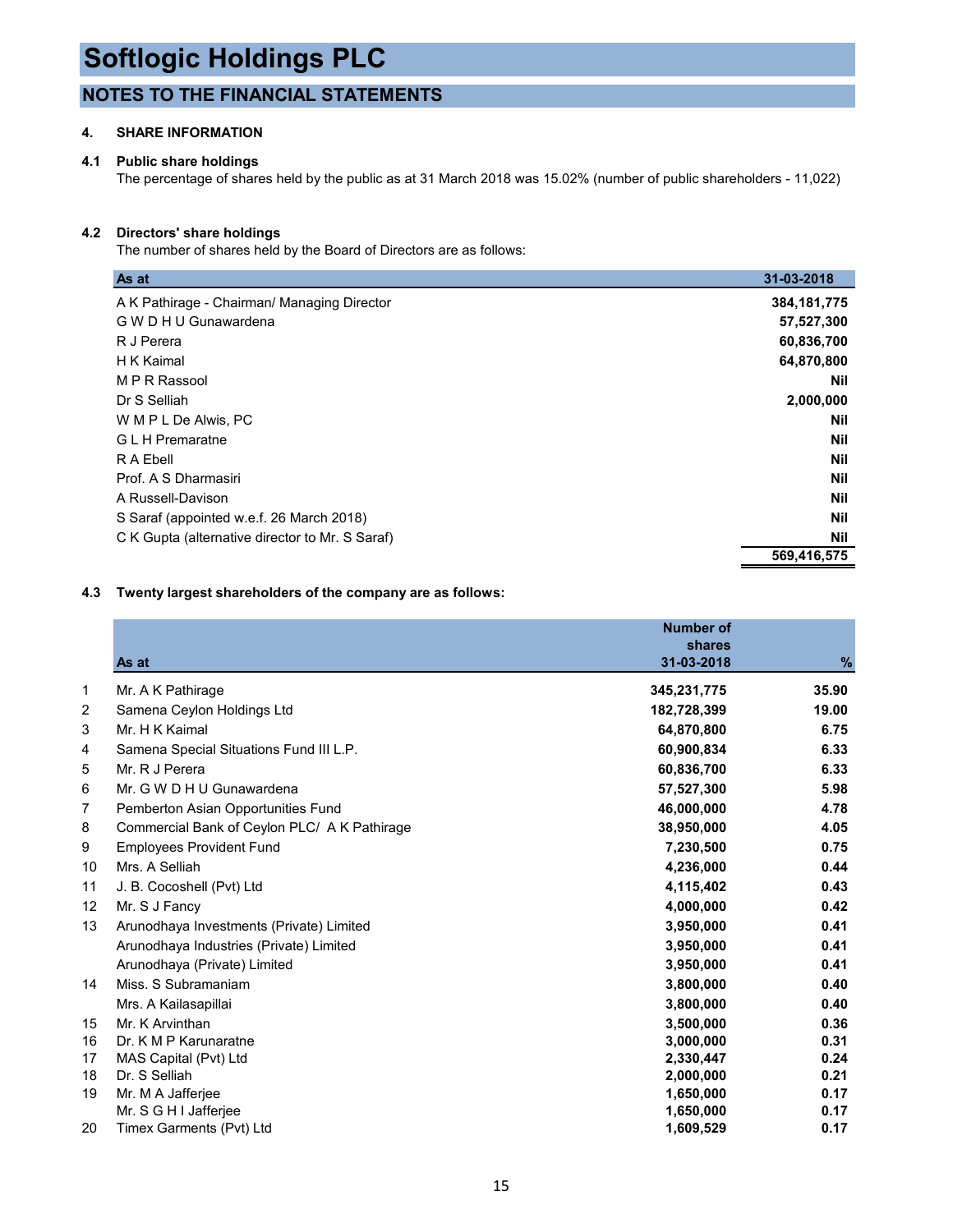## **NOTES TO THE FINANCIAL STATEMENTS**

## **5. STATED CAPITAL MOVEMENTS**

## **5.1 No of shares**

| No of shares |
|--------------|
|              |
| 779,000,000  |
| 182,728,395  |
| 961,728,395  |
|              |

## **5.2 Value of shares**

|                                                  | .             |
|--------------------------------------------------|---------------|
| As at 01 April 2017                              | 5,089,000,000 |
| Total value of shares issued during the period * | 3.106.382.715 |
| As at 31 March 2018                              | 8,195,382,715 |

**Rs**

\* The Directors of Softlogic Holdings PLC resolved on 24th January 2018 to issue 182,728,395 ordinary shares of the company by way of a private placement to Samena Ceylon Holdings Ltd at a price of Rs. 17.00 per share amounting to a total consideration of Rs. 3,106,382,715.00. This was subsequently approved by shareholders at an EGM held on 26 March 2018.

## **6. INVESTOR INFORMATION**

| Market value of shares<br>6.1                                                   | 31-03-2018    |
|---------------------------------------------------------------------------------|---------------|
| The market value of an ordinary share of Softlogic Holdings PLC was as follows. |               |
| Closing price on (Rs.)                                                          | 24.60         |
| Highest price recorded for the three months ending (Rs.)                        | 26.20         |
| Lowest price recorded for the three months ending (Rs.)                         | 12.30         |
| Market Capitalisation (Rs. mn)                                                  | 23,658.52     |
| 6.2<br><b>Ratios</b>                                                            |               |
| Net assets per share at the period end (Rs.)                                    | 13.92         |
| Share trading information from 01 January 2018 to 31 March 2018<br>6.3          |               |
| Number of shares traded                                                         | 121,860,918   |
| Value of shares traded (Rs.)                                                    | 2,284,673,083 |

## **7. TAX EXPENSE**

The Income Tax Act No.24 of 2017 was certified on 24 October 2017 and is effective from 01 April 2018. Accordingly, Deferred Tax provisions at 31st March 2018 have been computed at the rates applicable post 1st April 2018. The Deferred Tax provisions include provisions on cumulative revaluation gains on land, as profits on sales of land have now become taxable.

|                                 | <b>Group</b>  |                 | Company     |            |
|---------------------------------|---------------|-----------------|-------------|------------|
| In Rs.                          | 2018          | 2017            | 2018        | 2017       |
| Income statement                |               |                 |             |            |
| Current income tax              | 1,192,026,771 | 1,079,050,131   | 121,676,136 | 51,179,124 |
| Deferred tax charge/ (reversal) | (344,420,913) | (215, 482, 825) | 258,756,941 | 1,381,142  |
|                                 | 847,605,858   | 863,567,306     | 380,433,077 | 52,560,266 |
| Other comprehensive income      |               |                 |             |            |
| Deferred tax charge/ (reversal) | 2,378,483,976 | 38,366,048      | (2,861,285) | (374, 600) |
|                                 | 2,378,483,976 | 38,366,048      | (2,861,285) | (374, 600) |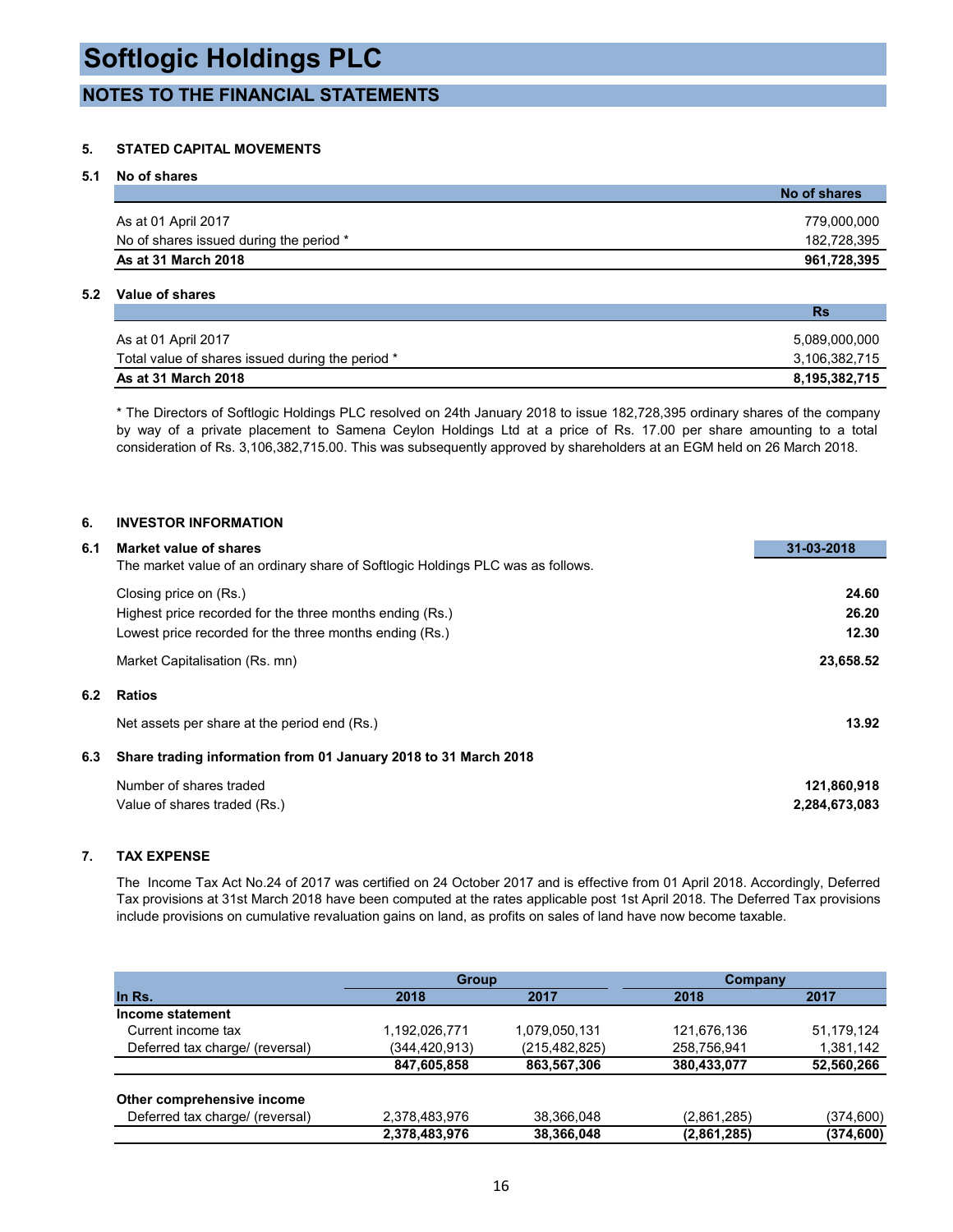## **NOTES TO THE FINANCIAL STATEMENTS**

## **8. BUSINESS COMBINATIONS AND ACQUISITIONS OF NON-CONTROLLING INTERESTS**

## **Group**

In July 2017, Softlogic Retail (Pvt) Ltd, a subsidiary of Softlogic Holdings PLC acquired 67% ordinary shares of Suzuki Motors Lanka Ltd at a price of Rs. 43.40 per share.

## **Company**

In March 2018, Softlogic Holdings PLC transferred its ownership in Softlogic Communication Services (Pvt) Ltd, Softlogic Mobile Distribution (Pvt) Ltd, Softlogic International (Pvt) Ltd and Softlogic Retail (Pvt) Ltd to Softlogic Retail Holdings (Pvt) Ltd, which is a fully owned subsidiary of Softlogic Holdings PLC.

The company has obtained independent valuations of each entity transferred to Softlogic Retail Holdings (Pvt) Ltd and the gains resulting from these transactions have been accounted for as Other Operating Income of the company.

## **9. CONTINGENCIES**

## **CONTINGENT LIABILITIES**

There were no significant changes in the nature of the contingencies and other commitments, whch were disclosed in the annual report for the year ended 31st March 2018 other than the following.

### **Asiri Surgical Hospital PLC**

A dispute has arisen with the Department of Inland Revenue with regard to the applicability of the income tax exemption in terms of the agreement entered between Asiri Surgical Hospital PLC and the Board of Investment of Sri Lanka (BOI) in 2000. Since there is litigation in the Court of Appeal in CA (Writ) 386/ 2016 with regard to this matter, in accordance with Paragraph 92 of LKAS 37, we are unable to provide further information on this and associated risks, in order not to impair the outcome and/or prejudice the Company's position in this matter. The aforesaid matter is coming up for argument on 18th July 2018 at the Court of Appeal.

## **10. CAPITAL COMMITMENTS**

As at 31 March 2018, the group had capital commitments contracted but not provided in the financial statements amounting to Rs. 9,057.00 mn (31 March 2017 - 1,832.80 mn).

## **11. EVENTS AFTER THE REPORTING PERIOD**

There were no significant events subsequent to the date of the statement of financial position, which require disclosure in the financial statements other than the followings.

## **Rights Issue - Softlogic Holdings PLC**

The Directors of Softlogic Holdings PLC, announced that the Company will issue 230,814,814 ordinary shares by way of a Rights Issue at a price of Rs. 17.00 per share and listing of the said shares in the Colombo Stock Exchange(CSE) was completed on 10 May 2018. Shareholders approved this share issue at the EGM held on 26 March 2018.

The proceeds from the aforesaid Rights Issue will be used to settle the short term debt and the long term borrowings.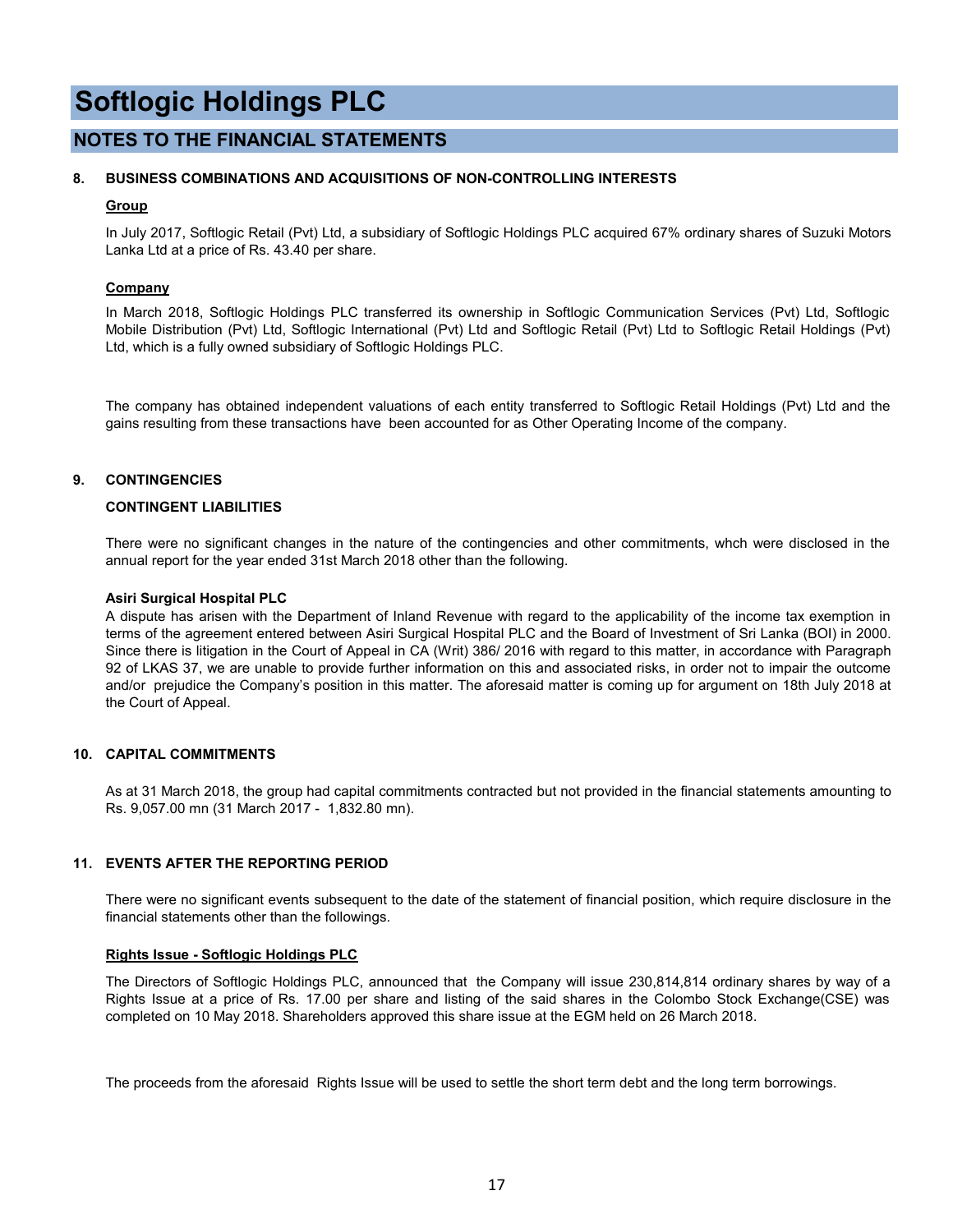## **NOTES TO THE FINANCIAL STATEMENTS**

## **10. RELATED PARTY TRANSACTIONS**

## **10.1 Transactions with related parties**

|                                                  |                            | <b>Group</b>               | <b>Company</b>             |                            |
|--------------------------------------------------|----------------------------|----------------------------|----------------------------|----------------------------|
| In Rs.                                           | 12 months to<br>31-03-2018 | 12 months to<br>31-03-2017 | 12 months to<br>31-03-2018 | 12 months to<br>31-03-2017 |
| <b>Subsidiaries</b>                              |                            |                            |                            |                            |
| (Purchases) / sales of goods                     |                            |                            | (14, 301, 040)             | (36, 428, 238)             |
| (Receiving) / rendering of services              |                            |                            | 623,477,772                | 527,485,463                |
| (Purchases) / sale of property plant & equipment |                            |                            | (37,732,612)               | (44, 942, 474)             |
| Loans given / (obtained)                         |                            | $\overline{\phantom{0}}$   | 6,134,858,186              | 742,379,412                |
| Interest received / (paid)                       |                            | $\blacksquare$             | 829,530,327                | 632,247,907                |
| Rent received / (paid)                           |                            | $\overline{\phantom{a}}$   | (27, 463, 862)             | 49, 157, 625               |
| Dividend received                                |                            | $\blacksquare$             | 891,212,929                | 1,341,412,885              |
| Profit on disposal of shares                     |                            |                            | 4,588,114,496              | 1,112,455,617              |
| Guarantee charges received                       |                            | $\overline{\phantom{a}}$   | 181,886,629                | 155,966,528                |
| Guarantees given / (obtained)                    |                            |                            | 18,492,140,000             | 20,868,890,000             |
|                                                  |                            |                            |                            |                            |
| <b>Associates</b>                                |                            |                            |                            |                            |
| (Purchases) / sale of property plant & equipment | 11,295,858                 | 947,859                    |                            |                            |
| (Receiving) / rendering of services              | 698,019                    | 1,414,394                  | 10,897,960                 | 10,718,117                 |
| Dividend received                                |                            |                            | 3,015,010                  | 1,800,014                  |
|                                                  |                            |                            |                            |                            |
| Key management personnel                         |                            |                            |                            |                            |
| Loans given/ (received)                          | (2, 293, 733)              | (12, 435, 268)             | (1,992,157)                | (1, 192, 157)              |
| Guarantees given/ (received)                     | (510,000,000)              | (730,000,000)              | (100, 000, 000)            | (100,000,000)              |
| Loans given/ (customer deposits received)        | (44, 852, 545)             | (84, 672, 005)             | ٠                          | $\blacksquare$             |
| Advances given/ (received)                       | (151, 833, 195)            | (60, 765, 196)             |                            |                            |
|                                                  |                            |                            |                            |                            |
| Close family members of KMP                      |                            |                            |                            |                            |
| (Receiving) / rendering of services              |                            |                            |                            |                            |

### **10.2 Terms and conditions of transactions with related parties**

Transactions with related parties are carried out under relevant commercial terms and conditions. Outstanding current account balances at year end are unsecured, interest free and settlement occurs in cash. Interest bearing borrowings are at predetermined interest rates and terms.